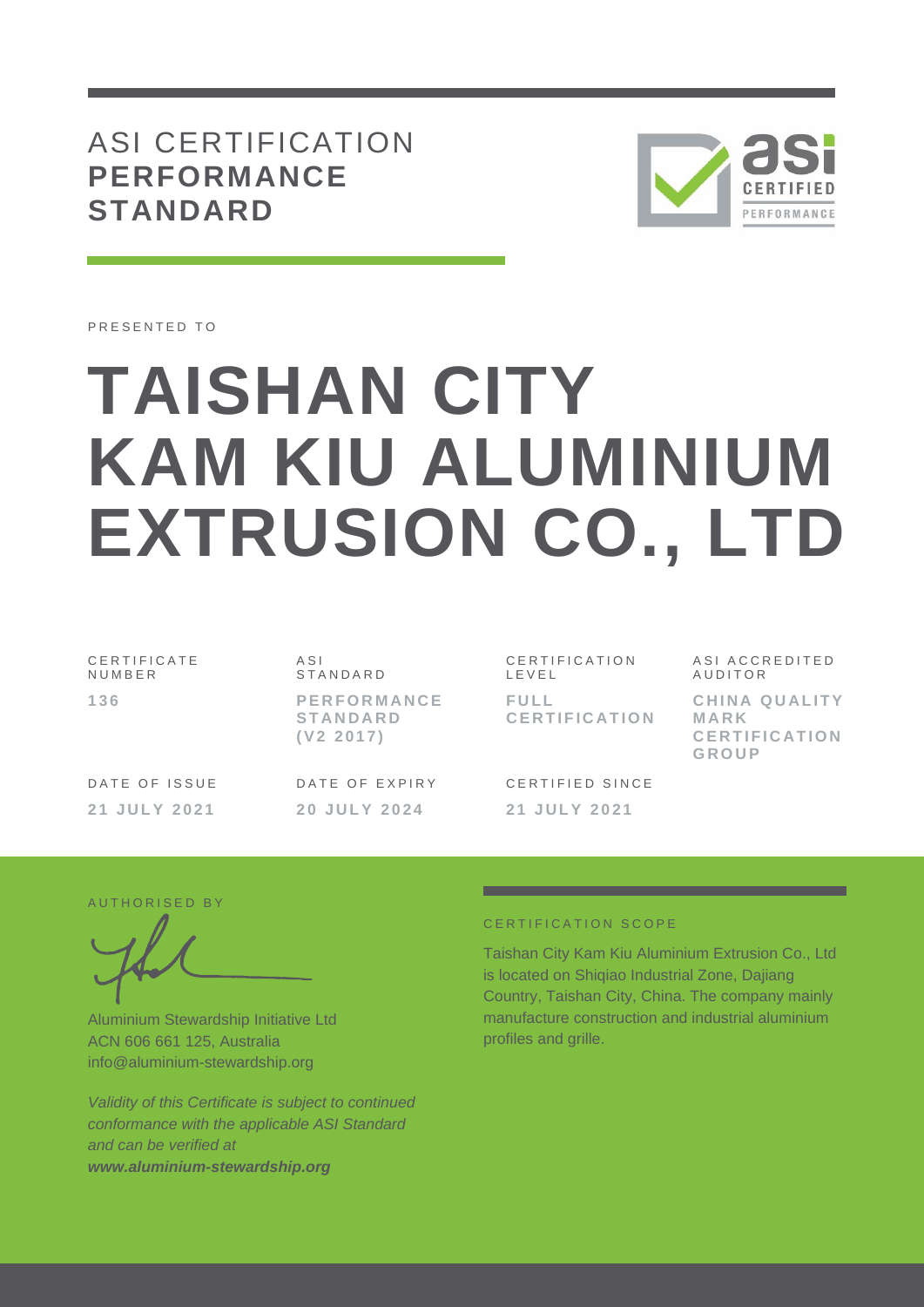# SUMMARY AUDIT REPORT **PERFORMANCE STANDARD**

## **OVERVIEW**

| MEMBER NAME                | Kam Kiu Aluminium Products Group Limited                                                                                                                                                                                                                                                                                                    |
|----------------------------|---------------------------------------------------------------------------------------------------------------------------------------------------------------------------------------------------------------------------------------------------------------------------------------------------------------------------------------------|
| ENTITY NAME                | Taishan City Kam Kiu Aluminium Extrusion Co., Ltd                                                                                                                                                                                                                                                                                           |
| CERTIFICATION<br>SCOPE     | Taishan City Kam Kiu Aluminium Extrusion Co., Ltd is located on Shiqiao<br>Industrial Zone, Dajiang Country, Taishan City, China. The company mainly<br>manufacture construction and industrial aluminium profiles and grille.                                                                                                              |
| SUPPLY CHAIN<br>ACTIVITIES | Aluminium Re-melting/Refining<br>Casthouses<br>Semi-Fabrication                                                                                                                                                                                                                                                                             |
| ASI STANDARD               | Performance Standard V2                                                                                                                                                                                                                                                                                                                     |
| AUDIT TYPE                 | <b>Initial Certification Audit</b>                                                                                                                                                                                                                                                                                                          |
| AUDIT FIRM                 | China Quality Mark Certification Group                                                                                                                                                                                                                                                                                                      |
| AUDIT DATE                 | 28 February - 5 March 2021                                                                                                                                                                                                                                                                                                                  |
| AUDIT REPORT<br>SUBMISSION | 24 May 2021                                                                                                                                                                                                                                                                                                                                 |
| AUDIT SCOPE                | The audit scope included the activities involved in the production of the<br>following products: aluminum alloy industrial profiles, building profiles and<br>aluminum grates, from the Taishan City Kam Kiu Aluminium Extrusion Co.,<br>Ltd. located in Shiqiao Industrial Zone, Dajiang Town, Taishan City,<br>Guangdong Province, China. |
|                            | Supply chain activities included in the Audit Scope:                                                                                                                                                                                                                                                                                        |
|                            | • Aluminium Re-melting/Refining                                                                                                                                                                                                                                                                                                             |
|                            | Casthouses                                                                                                                                                                                                                                                                                                                                  |
|                            | Semi-Fabrication                                                                                                                                                                                                                                                                                                                            |
|                            | All relevant Criteria in the ASI Performance Standard were included in the<br>Audit Scope.                                                                                                                                                                                                                                                  |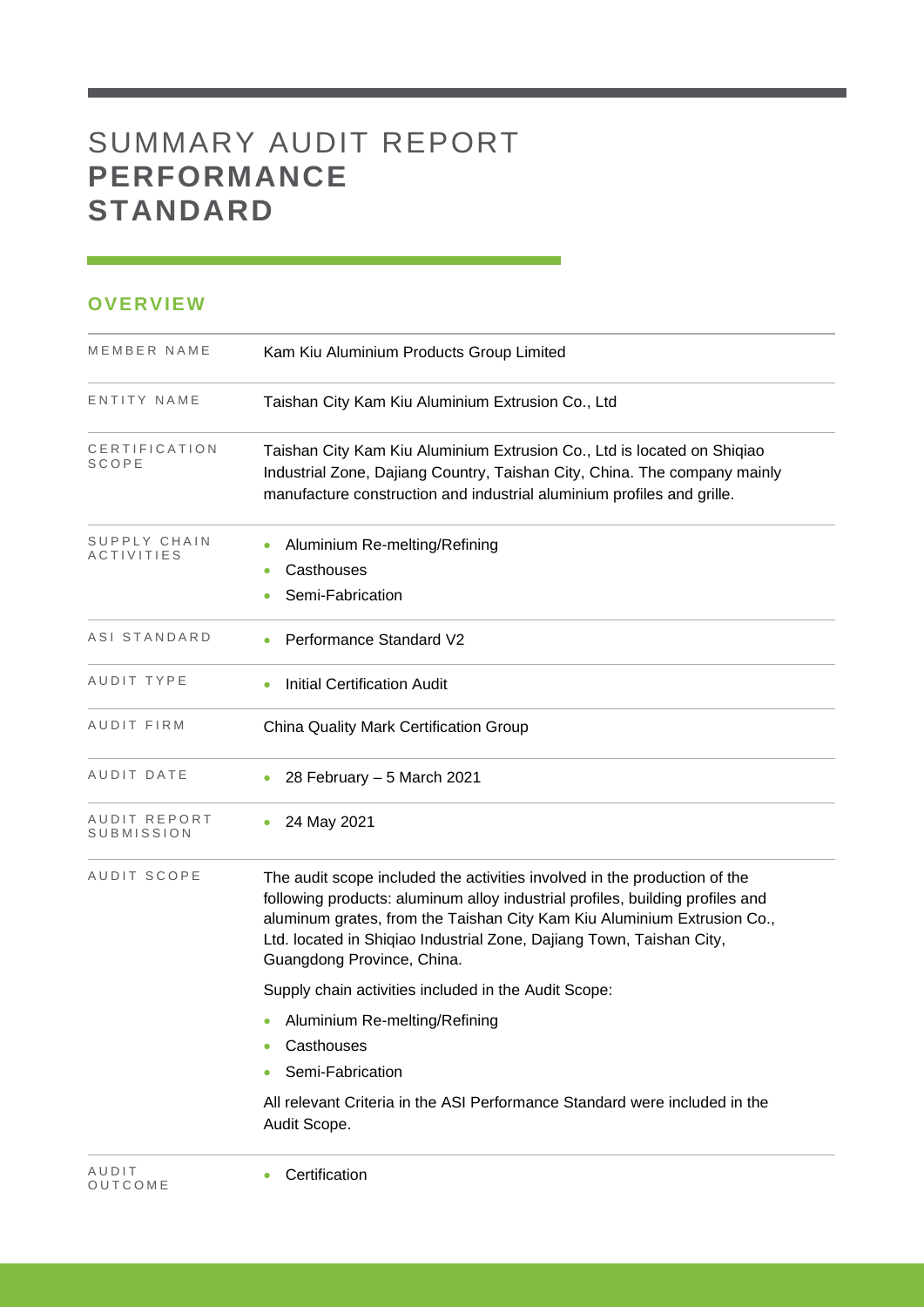| AUDIT<br>METHODOLOGY          | The Auditors confirm that:                                                                                                                                                          |  |  |  |  |
|-------------------------------|-------------------------------------------------------------------------------------------------------------------------------------------------------------------------------------|--|--|--|--|
| <b>DECLARATION</b>            | The information provided by the Entity is true and accurate to the best<br>M<br>knowledge of the Auditor(s) preparing this report.                                                  |  |  |  |  |
|                               | The findings are based on verified Objective Evidence relevant to the<br>M<br>time period for the Audit, traceable and unambiguous.                                                 |  |  |  |  |
|                               | The Audit Scope and audit methodology are sufficient to establish<br>confidence that the findings are indicative of the performance of the<br>Entity's defined Certification Scope. |  |  |  |  |
|                               | The Auditor(s) have acted in a manner deemed ethical, truthful, accurate<br>M<br>professional, independent and objective.                                                           |  |  |  |  |
| CERTIFICATION<br>PERIOD       | 21 July 2021 – 20 July 2024                                                                                                                                                         |  |  |  |  |
| NEXT AUDIT<br>TYPE            | Surveillance Audit                                                                                                                                                                  |  |  |  |  |
| NEXT AUDIT<br><b>DUE DATE</b> | 20 January 2023                                                                                                                                                                     |  |  |  |  |
| CERTIFICATE<br>NUMBER         | 136                                                                                                                                                                                 |  |  |  |  |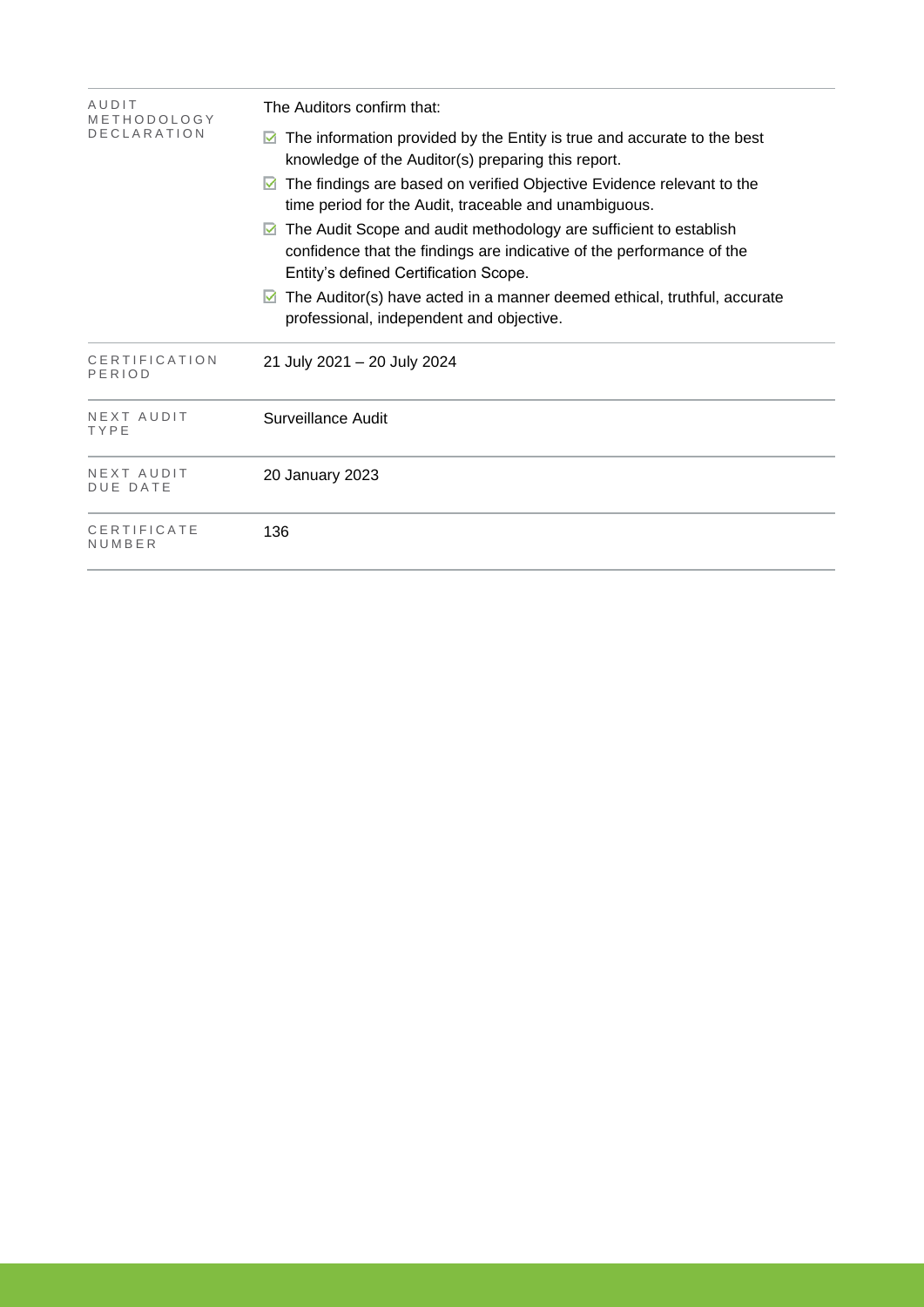## **SUMMARY OF FINDINGS**

| <b>CRITERION</b>                                                                 | RATING      | COMMENT                                                                                                                                                                                                                                                                                                                                                                                                                                                                                                                                                                                                                                                                                                                                                                                                |
|----------------------------------------------------------------------------------|-------------|--------------------------------------------------------------------------------------------------------------------------------------------------------------------------------------------------------------------------------------------------------------------------------------------------------------------------------------------------------------------------------------------------------------------------------------------------------------------------------------------------------------------------------------------------------------------------------------------------------------------------------------------------------------------------------------------------------------------------------------------------------------------------------------------------------|
| PRINCIPLE 1 BUSINESS INTEGRITY                                                   |             |                                                                                                                                                                                                                                                                                                                                                                                                                                                                                                                                                                                                                                                                                                                                                                                                        |
| 1.1 Legal Compliance                                                             | Conformance | The Entity has a Compliance Evaluation Control<br>Procedure and Laws and Regulations Management<br>Procedure, and the Human Resources and<br>Administration Department is responsible for collecting<br>the applicable laws and regulations and evaluating the<br>compliance, at least once a year. Each department is<br>responsible for conveying relevant requirements to all<br>employees and implementing them.                                                                                                                                                                                                                                                                                                                                                                                   |
| 1.2 Anti-Corruption                                                              | Conformance | The Entity has established the Anti-Corruption and<br>Anti-Bribery Control Procedure, which covers the<br>requirements of anti-bribery and anti-corruption. The<br>anti-bribery policy has been formulated, the anti-<br>bribery management team has been established and<br>the bribery risk assessment team has been<br>established. The bribery risk assessment team has<br>carried out assessments regularly, established the<br>bribery risk assessment level standard and employees<br>have been regularly trained.<br>The Human Resources and Administration<br>Department of the Entity summarizes and evaluates<br>the implementation of anti-bribery work every year to<br>determine whether anti-bribery measures are sufficient<br>and effective, and the Entity's status of bribery risk. |
| 1.3 Code of Conduct                                                              | Conformance | The Entity has formulated a Code of Conduct,<br>including environmental code of conduct, social code<br>of conduct, governance code of conduct. The Entity<br>carries out an internal audit and management review<br>every year to review the Code of Conduct. Awareness<br>of the Code of Conduct amongst staff is raised<br>through various measures, including meetings and<br>training.                                                                                                                                                                                                                                                                                                                                                                                                            |
| PRINCIPLE 2 POLICY & MANAGEMENT                                                  |             |                                                                                                                                                                                                                                                                                                                                                                                                                                                                                                                                                                                                                                                                                                                                                                                                        |
| 2.1a Environmental, Social, and<br>Governance Policy (implement and<br>maintain) | Conformance | The Entity defines environmental, social and<br>governance policies in the ASI Management Manual.<br>The content of the guidelines supports ASI<br>Performance Standard requirements and is relevant to<br>the Entity's business.                                                                                                                                                                                                                                                                                                                                                                                                                                                                                                                                                                      |
| 2.1b Environmental, Social, and<br>Governance Policy (senior<br>management)      | Conformance | The General Manager formulates and issues<br>environmental, social and governance policies,<br>conducts management review activities every year,<br>and the organizes the review of the suitability of the<br>policies.                                                                                                                                                                                                                                                                                                                                                                                                                                                                                                                                                                                |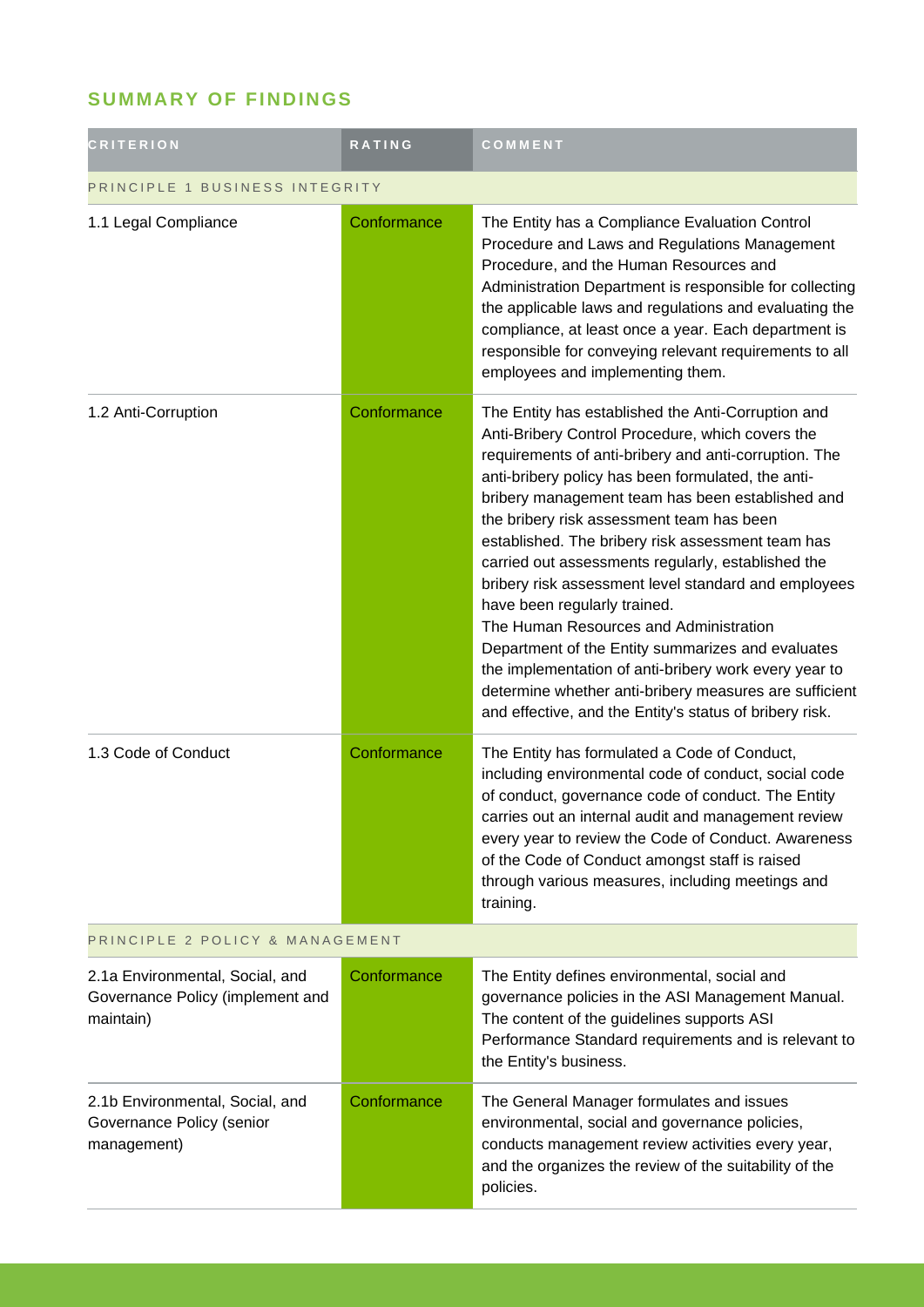| <b>CRITERION</b>                                                              | RATING      | COMMENT                                                                                                                                                                                                                                                                                                                                                                                                                                                                                                       |
|-------------------------------------------------------------------------------|-------------|---------------------------------------------------------------------------------------------------------------------------------------------------------------------------------------------------------------------------------------------------------------------------------------------------------------------------------------------------------------------------------------------------------------------------------------------------------------------------------------------------------------|
| 2.1c Environmental, Social, and<br>Governance Policy<br>(communication)       | Conformance | The Entity defines environmental, social and<br>governance policies in the ASI Management Manual.<br>This policy is provided to all stakeholders internally<br>through document training and on-site display and<br>communicated externally through publicity materials,<br>corporate culture introduction and other publicity<br>including the website:<br>https://www.kamkiu.com/news/detail/422/                                                                                                           |
| 2.2 Leadership                                                                | Conformance | A Deputy General Manager has been appointed as<br>the ASI management representative whose<br>responsibilities are specified in the letter of<br>appointment. The role is responsible for and<br>authorized to manage activities to meet ASI<br>Performance Standards.                                                                                                                                                                                                                                         |
| 2.3a Environmental and Social<br><b>Management Systems</b><br>(environmental) | Conformance | The Entity has a current ISO 14001 certified<br>Environmental Management System and the scope of<br>the certification includes the scope of ASI<br>Performance Standard certification.                                                                                                                                                                                                                                                                                                                        |
| 2.3b Environmental and Social<br>Management Systems (social)                  | Conformance | The Entity has compiled requirements for the social<br>management system, involving human rights and<br>labour rights and interests, to manage the social<br>management system.                                                                                                                                                                                                                                                                                                                               |
| 2.4 Responsible Sourcing                                                      | Conformance | The Entity has established a Procurement Control<br>Procedure and formulated various policies to meet the<br>relevant requirements of responsible procurement.<br>The Purchasing Department investigates and<br>evaluates suppliers before purchasing and<br>communicates with suppliers through purchasing<br>contracts or subsidiary agreements and re-evaluates<br>suppliers annually. The evaluation content relates to<br>environmental, social and governance risks and<br>meeting policy requirements. |
| 2.5 Impact Assessments                                                        | Conformance | The requirements for environmental, social, cultural<br>and human rights impact assessment for new projects<br>or major changes to existing facilities are specified in<br>the ASI Management Manual. The Environmental and<br>Occupational Health and Safety Assessment Control<br>Procedures for New Projects has been formulated,<br>which stipulates the requirements for the declaration,<br>environmental impact and risk assessment and<br>recording of new projects.                                  |
| 2.6 Emergency Response Plan                                                   | Conformance | The Entity has current certificates for the<br>environmental management system and occupational<br>health and safety management system and stipulates<br>relevant requirements of the Emergency Response                                                                                                                                                                                                                                                                                                      |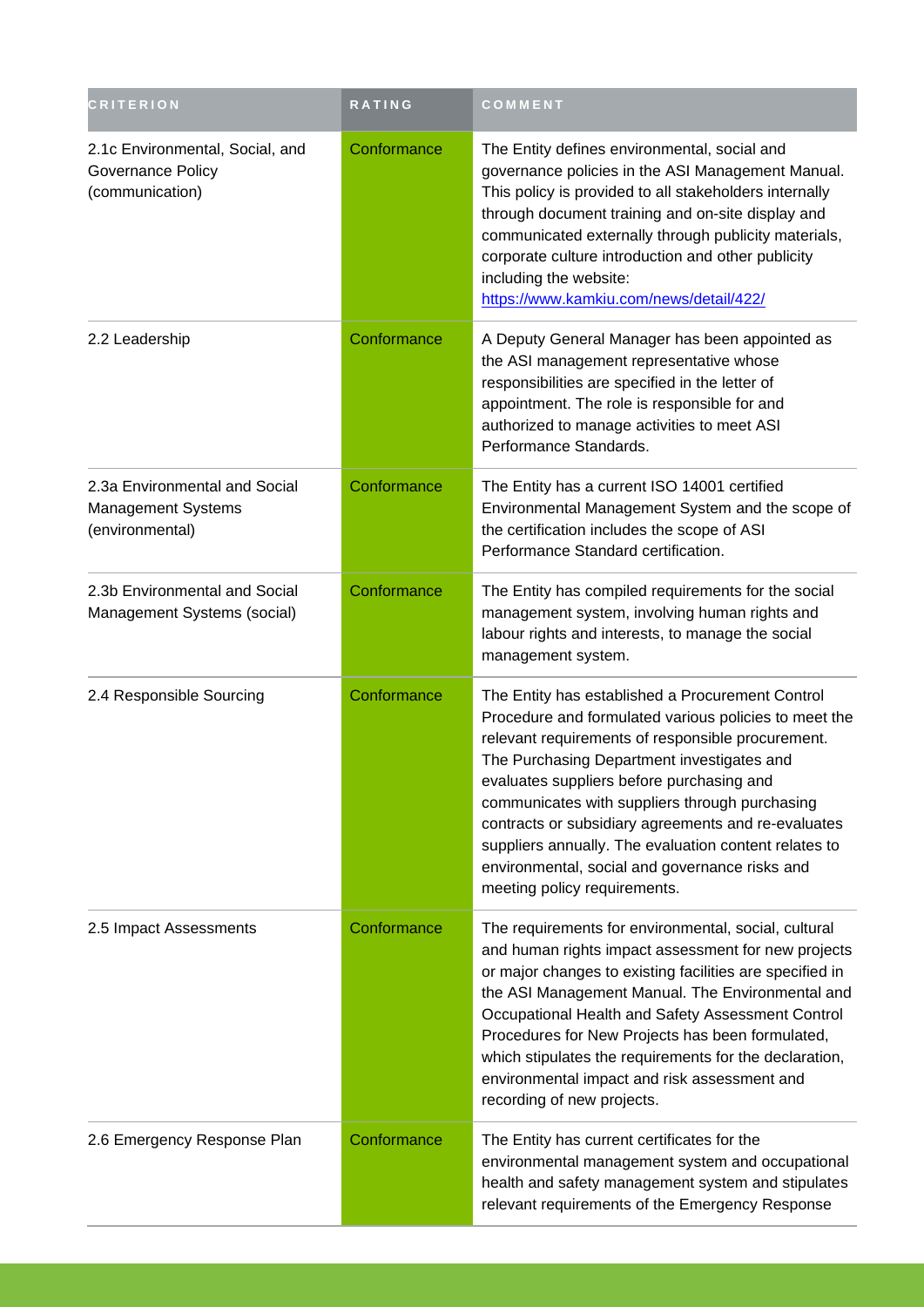| <b>CRITERION</b>                                        | RATING      | COMMENT                                                                                                                                                                                                                                                                                                                                                                                                                                                                                                                                                                                                                                                                                                             |
|---------------------------------------------------------|-------------|---------------------------------------------------------------------------------------------------------------------------------------------------------------------------------------------------------------------------------------------------------------------------------------------------------------------------------------------------------------------------------------------------------------------------------------------------------------------------------------------------------------------------------------------------------------------------------------------------------------------------------------------------------------------------------------------------------------------|
|                                                         |             | Plan in the ASI Management Manual. The Entity has a<br>summary report of emergency drills undertaken for<br>2019 and one covering the first half of 2020.                                                                                                                                                                                                                                                                                                                                                                                                                                                                                                                                                           |
| 2.7 Mergers and Acquisitions                            | Conformance | The Entity has a Merger and Acquisition Procedure<br>which addresses requirement such as pre-<br>implementation preparation, possible risks and risk<br>avoidance in transactions. Environmental, social and<br>governance factors are important considerations when<br>implementing mergers and acquisitions. There has<br>been no merger or acquisition since the establishment<br>of the ASI system.                                                                                                                                                                                                                                                                                                             |
| 2.8 Closure, Decommissioning and<br><b>Divestment</b>   | Conformance | The Entity specifies the requirements for closure,<br>decommissioning and divestment in the ASI<br>Management Manual. Control procedures for closure,<br>decommissioning and divestment have been<br>developed, and working procedures have been<br>defined in accordance with ASI requirements.<br>No closure, decommissioning and divestment<br>occurred in the company.                                                                                                                                                                                                                                                                                                                                          |
| PRINCIPLE 3 TRANSPARENCY                                |             |                                                                                                                                                                                                                                                                                                                                                                                                                                                                                                                                                                                                                                                                                                                     |
| 3.1 Sustainability Reporting                            | Conformance | The Entity has a management manual to develop and<br>implement policies, systems and procedures that meet<br>sustainability reporting requirements. The 2019<br>Sustainable Development Report, released December<br>2019, includes: Social Responsibility Subjects,<br>Performance Indicator Report, Public Disclosure Data,<br>Environment, Labour Performance Indicator Report,<br>Human Rights Performance Indicator Report, Social<br>Performance Indicator Report, and Product<br>Performance Indicator Report. The 2019 report can be<br>found at the following link:<br>https://www.kamkiu.com/news/detail/422/<br>The 2020 report was also recently made available:<br>https://www.kamkiu.com/news/list/9/ |
| 3.2 Non-compliance and liabilities                      | Conformance | The requirements for reporting on violations and<br>liabilities are set out in the ASI Management Manual.<br>There were no violations or liabilities to report in 2020,<br>see the Sustainable Development Report:<br>https://www.kamkiu.com/news/detail/422/                                                                                                                                                                                                                                                                                                                                                                                                                                                       |
| 3.3a Payments to governments<br>(legal and contractual) | Conformance | Payment (legal and contractual) requirements to the<br>Government are set out in the ASI Management<br>Manual. Policies, systems, procedures and processes<br>that meet these anti-corruption requirements have<br>been developed and implemented. This requirement is<br>met through the deployment of transparency and anti-<br>corruption policies. No other payments were made.                                                                                                                                                                                                                                                                                                                                 |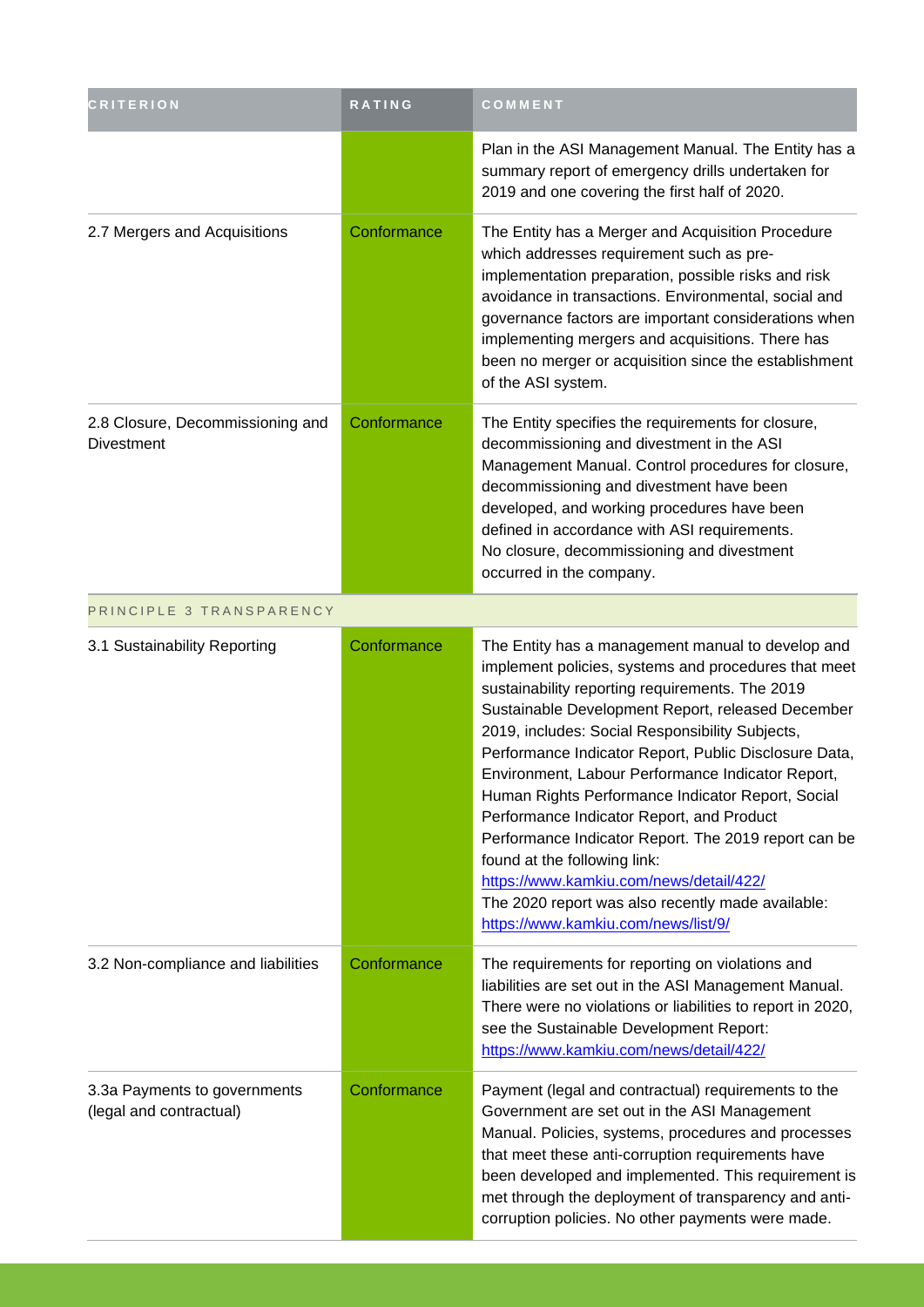| <b>CRITERION</b>                                                          | RATING                    | COMMENT                                                                                                                                                                                                                                                                                                                                                                                                                                                                                                                                                                                               |
|---------------------------------------------------------------------------|---------------------------|-------------------------------------------------------------------------------------------------------------------------------------------------------------------------------------------------------------------------------------------------------------------------------------------------------------------------------------------------------------------------------------------------------------------------------------------------------------------------------------------------------------------------------------------------------------------------------------------------------|
| 3.3b Payments to governments<br>(disclosure - bauxite mining)             | Not Applicable            | This Criterion is not applicable to the Entity's<br>Certification Scope.                                                                                                                                                                                                                                                                                                                                                                                                                                                                                                                              |
| 3.4 Stakeholder complaints,<br>grievances and requests for<br>information | Conformance               | The requirements for stakeholder complaints, appeals<br>and information requests are set out in the ASI<br>Management Manual. The Consultation,<br>Communication and Information Exchange Control<br>Procedure has been formulated to publicize the<br>Entity's contact telephone number, email address and<br>other information to stakeholders by means of public<br>board, accepting information inquiries, complaints and<br>appeals from all parties. The HR Department sets up<br>posts to track the requests and complaints of<br>stakeholders and has an appropriate resolution<br>mechanism. |
| PRINCIPLE 4 MATERIAL STEWARDSHIP                                          |                           |                                                                                                                                                                                                                                                                                                                                                                                                                                                                                                                                                                                                       |
| 4.1a Environmental Life Cycle<br>Assessment (life cycle impacts)          | Conformance               | The requirements for environmental Life Cycle<br>Assessment are set out in the ASI Management<br>Manual and the Identification and Evaluation Control<br>Procedures of Environmental Factors have been<br>formulated. The Entity has developed and<br>implemented policies, systems, and processes that<br>meet these LCA requirements. An LCA has been<br>conducted for the major products.                                                                                                                                                                                                          |
| 4.1b Environmental Life Cycle<br>Assessment (cradle to gate)              | Conformance               | The Aluminium Life Cycle Environmental Impact<br>Assessment Report was provided. The evaluation<br>covers all products and covers all production<br>processes and major manufacturing activities from<br>the initial source of raw materials to the factory. The<br>report introduces the life cycle of aluminum profiles<br>from four stages, and interprets the environmental<br>impact of aluminum profiles in each stage.                                                                                                                                                                         |
| 4.1c Environmental Life Cycle<br>Assessment (public<br>communication)     | Minor Non-<br>Conformance | The Entity conducts an environmental Life Cycle<br>Assessment but does not publicly disclose the LCA.                                                                                                                                                                                                                                                                                                                                                                                                                                                                                                 |
| 4.2 Product design                                                        | Conformance               | The requirements for product design are specified in<br>the ASI Management Manual. Design and<br>development control procedures have been<br>developed, and LCA procedures have been<br>established in the product design process. The LCA<br>should take into account various environmental<br>impacts, including energy, consumption, water, air<br>emissions and waste. The Entity defines product yield<br>rates, incorporates design goals, and adjusts<br>production processes to ensure that these goals meet<br>sustainability requirements.                                                  |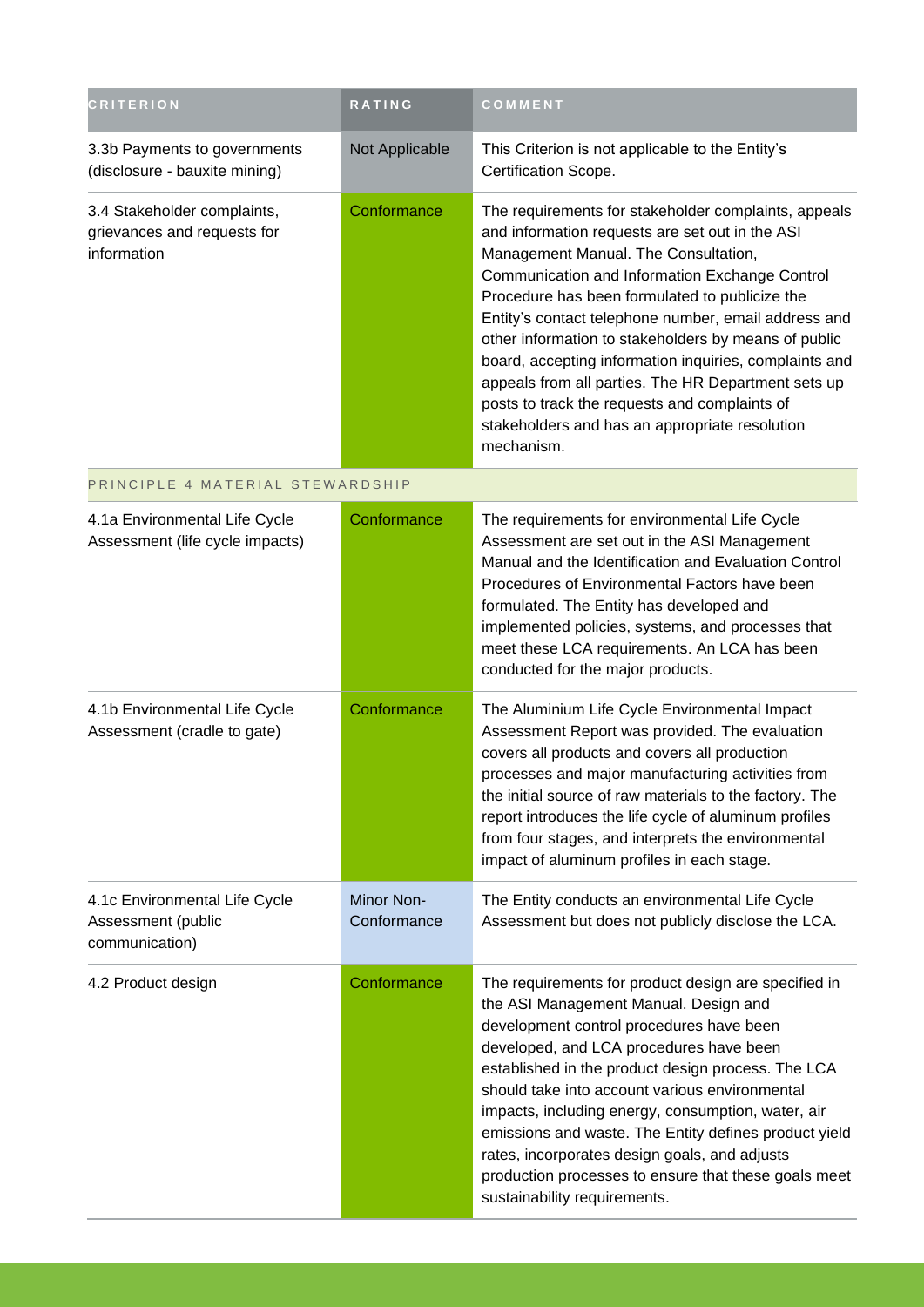| <b>CRITERION</b>                                                            | RATING                    | COMMENT                                                                                                                                                                                                                                                                                                                                                                                                                                                                                                                                                                                                                                                          |  |  |
|-----------------------------------------------------------------------------|---------------------------|------------------------------------------------------------------------------------------------------------------------------------------------------------------------------------------------------------------------------------------------------------------------------------------------------------------------------------------------------------------------------------------------------------------------------------------------------------------------------------------------------------------------------------------------------------------------------------------------------------------------------------------------------------------|--|--|
| 4.3a Aluminium Process Scrap<br>(targets)                                   | Conformance               | The requirements for aluminum process scrap are set<br>out in the ASI Management Manual. The production<br>process requirements and operation instructions were<br>established to minimize the production of aluminum<br>process waste. The Entity established the product<br>scrap rate index of the whole process of the product<br>and control it to achieve the target.                                                                                                                                                                                                                                                                                      |  |  |
| 4.3b Aluminium Process Scrap<br>(alloy separation)                          | Conformance               | The requirements for aluminum process scrap are set<br>out in the ASI Management Manual. The documents<br>"Scrap Grade Classification Details" and "Raw<br>Material Use Rating and Scrap Management of<br>Aluminum Alloy Bar Melting" were formulated and<br>require process scrap to be re-smelted and utilized.                                                                                                                                                                                                                                                                                                                                                |  |  |
| 4.4a Collection and recycling of<br>products at end-of-life (strategy)      | Conformance               | The ASI Management Manual stipulates the relevant<br>requirements for the recovery and recycling of<br>scrapped products, and formulates the recycling<br>strategy of scrapped products, so as to improve the<br>collection and recycling of scrapped aluminum<br>products by exerting influence on relevant parties.                                                                                                                                                                                                                                                                                                                                            |  |  |
| 4.4b Collection and recycling of<br>products at end-of-life<br>(engagement) | Conformance               | The ASI Management Manual stipulates the related<br>requirements for the recovery and recycling of<br>scrapped products. The Entity plans to use some of<br>the scrapped products as raw materials in 2021.                                                                                                                                                                                                                                                                                                                                                                                                                                                      |  |  |
| PRINCIPLE 5 GREENHOUSE GAS EMISSIONS                                        |                           |                                                                                                                                                                                                                                                                                                                                                                                                                                                                                                                                                                                                                                                                  |  |  |
| 5.1 Disclosure of GHG emissions<br>and energy use                           | Minor Non-<br>Conformance | Disclosure requirements for GHG emissions and<br>energy use are set out in the ASI Management<br>Manual. The Entity has been conducting annual<br>inspections of GHG emissions since 2019 but is yet<br>to publicly disclose its GHG emissions and use of<br>various energy sources.<br>The 2019 Greenhouse Gas Emission Report, issued<br>by a third party, is used to track, calculate and record<br>GHG emissions and energy sources in Major Scopes<br>1 and 2. The company submits an annual report on<br>energy use to the government's energy management<br>department and provides the 2019 report, which<br>contains the energy consumption indicators. |  |  |
| 5.2 GHG emissions reductions                                                | Conformance               | The ASI Performance Assurance Manual specifies the<br>requirements for GHG emission reduction, and a GHG<br>Emission Reduction Plan has been developed. The<br>Entity's 2019 emissions were 0.26 t CO <sub>2</sub> /t. Forecast<br>emissions are 0.255 t CO <sub>2</sub> /t for 2020, 0.247 t CO <sub>2</sub> /t in<br>2025 and 0.240 t CO <sub>2</sub> /t in 2030. Eight specific<br>measures are specified in the Plan, available on the<br>website:<br>https://www.kamkiu.com/news/detail/422/                                                                                                                                                                |  |  |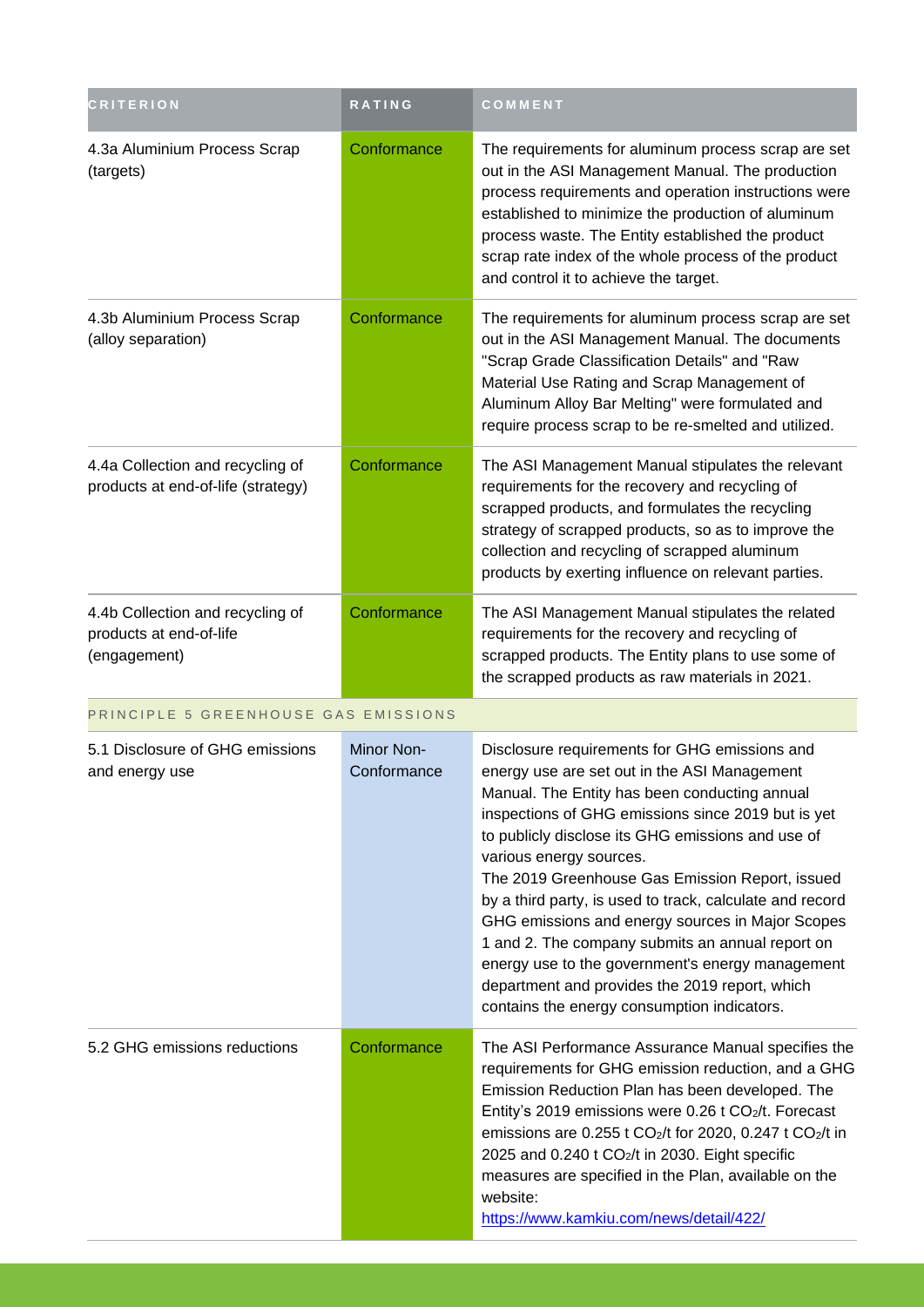| <b>CRITERION</b>                                                        | <b>RATING</b>             | COMMENT                                                                                                                                                                                                                                                                                                                                                                                                                                                                                                                                                                                                                                                                                                                                               |
|-------------------------------------------------------------------------|---------------------------|-------------------------------------------------------------------------------------------------------------------------------------------------------------------------------------------------------------------------------------------------------------------------------------------------------------------------------------------------------------------------------------------------------------------------------------------------------------------------------------------------------------------------------------------------------------------------------------------------------------------------------------------------------------------------------------------------------------------------------------------------------|
| 5.3a Aluminium Smelting<br>(management system)                          | Not Applicable            | This Criterion is not applicable to the Entity's<br>Certification Scope.                                                                                                                                                                                                                                                                                                                                                                                                                                                                                                                                                                                                                                                                              |
| 5.3b Aluminium Smelting (up to<br>and including 2020)                   | Not Applicable            | This Criterion is not applicable to the Entity's<br>Certification Scope.                                                                                                                                                                                                                                                                                                                                                                                                                                                                                                                                                                                                                                                                              |
| 5.3c Aluminium Smelting (after<br>2020)                                 | Not Applicable            | This Criterion is not applicable to the Entity's<br>Certification Scope.                                                                                                                                                                                                                                                                                                                                                                                                                                                                                                                                                                                                                                                                              |
| PRINCIPLE 6 EMISSIONS, EFFLUENTS AND WASTE                              |                           |                                                                                                                                                                                                                                                                                                                                                                                                                                                                                                                                                                                                                                                                                                                                                       |
| 6.1 Emissions to Air                                                    | Minor Non-<br>Conformance | Pollutants in the air emissions are quantified in the<br>discharge permit. The Entity monitors air emissions<br>every quarter to meet the local legal emission limit.<br>However, the discharge outlet number in the<br>discharge permit is inconsistent with the actual<br>number.                                                                                                                                                                                                                                                                                                                                                                                                                                                                   |
| 6.2 Discharges to Water                                                 | Conformance               | The Water Pollutant Reduction Implementation Plan<br>specifies annual targets for reducing water pollutants<br>and measures to achieve these targets.<br>The Entity has a sewage treatment plant and after the<br>sewage treatment reaches the standard, it is directed<br>to the local municipal pipe network system. The<br>sludge generated is collected as hazardous waste and<br>transferred by a qualified third party. Water quality<br>monitoring at sewage outlets and local environmental<br>protection departments are networked, and a third<br>party is commissioned to conduct testing every<br>quarter. During the audit, no penalties from local<br>authorities or negative information disclosures from<br>other parties were found. |
| 6.3a Assessment and Management<br>of Spills and Leakage<br>(assessment) | Conformance               | The Environmental Factors Identification and<br>Evaluation Control Procedures sets out the<br>requirement for environmental factors identification<br>and environmental impact assessment and the main<br>risk areas of air, water and land pollution that may<br>occur in production operations. Spills and leakage are<br>evaluated to identify possible spill and leakage<br>emergency situations.                                                                                                                                                                                                                                                                                                                                                 |
| 6.3b Assessment and Management<br>of Spills and Leakage<br>(management) | Conformance               | The Emergency Preparedness and Response Control<br>Procedure has been formulated, and the emergency<br>plan for spills and leakage has been formulated.<br>Annual training on spills and leakage is conducted.<br>The Entity has developed and implemented a<br>management and external communication plan to<br>prevent and monitor such spills and leaks. The Entity<br>has no history of leaks.                                                                                                                                                                                                                                                                                                                                                    |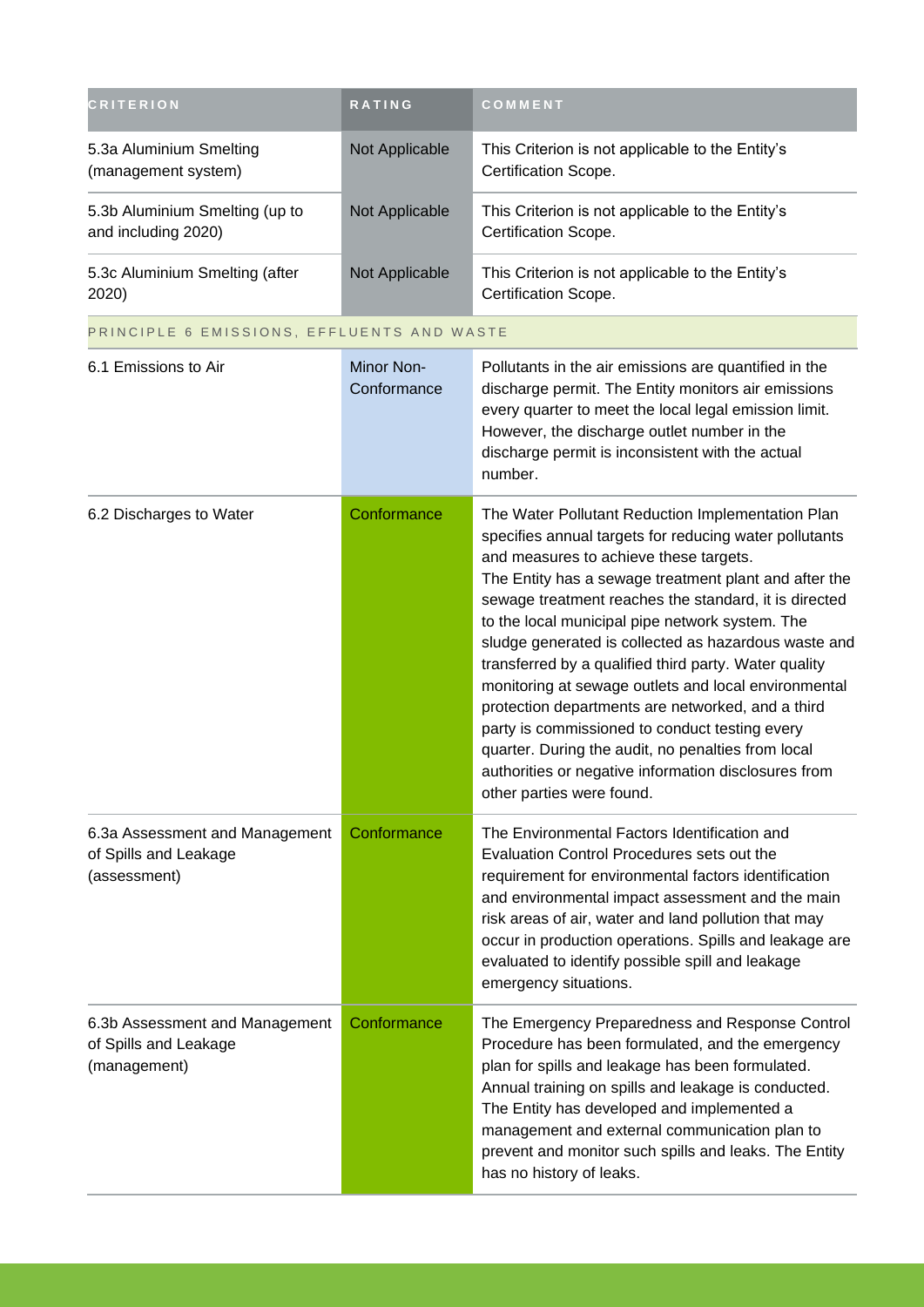| <b>CRITERION</b>                                          | RATING                    | COMMENT                                                                                                                                                                                                                                                                                                                                                                                                                                      |
|-----------------------------------------------------------|---------------------------|----------------------------------------------------------------------------------------------------------------------------------------------------------------------------------------------------------------------------------------------------------------------------------------------------------------------------------------------------------------------------------------------------------------------------------------------|
|                                                           |                           | The formulated Emergency Plan shall be submitted to<br>the Taishan Branch of the local Bureau of Ecology and<br>Environment for the record.                                                                                                                                                                                                                                                                                                  |
| 6.4a Reporting of Spills (immediate<br>disclosure)        | Conformance               | Spills and the reporting of spills are specified in the<br>ASI Management Manual. No spills have occurred<br>since the Entity began operating.                                                                                                                                                                                                                                                                                               |
| 6.4b Reporting of Spills (regular<br>reporting)           | Conformance               | Spills and reporting requirements are set out in the<br>ASI Management Manual. The impact assessment of<br>spills and remedial actions taken will be published in<br>the annual sustainability report. No spills have<br>occurred since the Entity began operating.                                                                                                                                                                          |
| 6.5a Waste management and<br>reporting (strategy)         | Conformance               | The Entity has an ISO14001 certified Environmental<br>Management System. The Waste Management<br>Procedure and Hazardous Waste Management Plan<br>are prepared to manage the collection and disposal of<br>all wastes. The "Hazardous Waste Reduction Plan"<br>and "Hazardous Waste Reduction Measures" are<br>followed up quarterly by the competent authorities.<br>The disposal of hazardous waste complies with the<br>legal provisions. |
| 6.5b Waste management and<br>reporting (disclosure)       | Minor Non-<br>Conformance | Hazardous wastes are legally transferred and<br>disposed of through the online declaration of the<br>Guangdong Province Solid Waste Management<br>Information Platform.<br>However, the amount of hazardous and general waste<br>and their method of disposal are not publicly disclosed<br>on the Entity's website.                                                                                                                         |
| 6.6a Bauxite Residue (storage<br>construction)            | Not Applicable            | This Criterion is not applicable to the Entity's<br>Certification Scope.                                                                                                                                                                                                                                                                                                                                                                     |
| 6.6b Bauxite Residue (integrity<br>checks and controls)   | Not Applicable            | This Criterion is not applicable to the Entity's<br>Certification Scope.                                                                                                                                                                                                                                                                                                                                                                     |
| 6.6c Bauxite Residue (water<br>discharge)                 | Not Applicable            | This Criterion is not applicable to the Entity's<br>Certification Scope.                                                                                                                                                                                                                                                                                                                                                                     |
| 6.6d Bauxite Residue (marine and<br>aquatic environments) | Not Applicable            | This Criterion is not applicable to the Entity's<br>Certification Scope.                                                                                                                                                                                                                                                                                                                                                                     |
| 6.6e Bauxite Residue (state of the<br>art technologies)   | Not Applicable            | This Criterion is not applicable to the Entity's<br>Certification Scope.                                                                                                                                                                                                                                                                                                                                                                     |
| 6.6f Bauxite Residue (remediation)                        | Not Applicable            | This Criterion is not applicable to the Entity's<br>Certification Scope.                                                                                                                                                                                                                                                                                                                                                                     |
| 6.7a Spent Pot Lining (SPL)<br>(storage and management)   | Not Applicable            | This Criterion is not applicable to the Entity's<br>Certification Scope.                                                                                                                                                                                                                                                                                                                                                                     |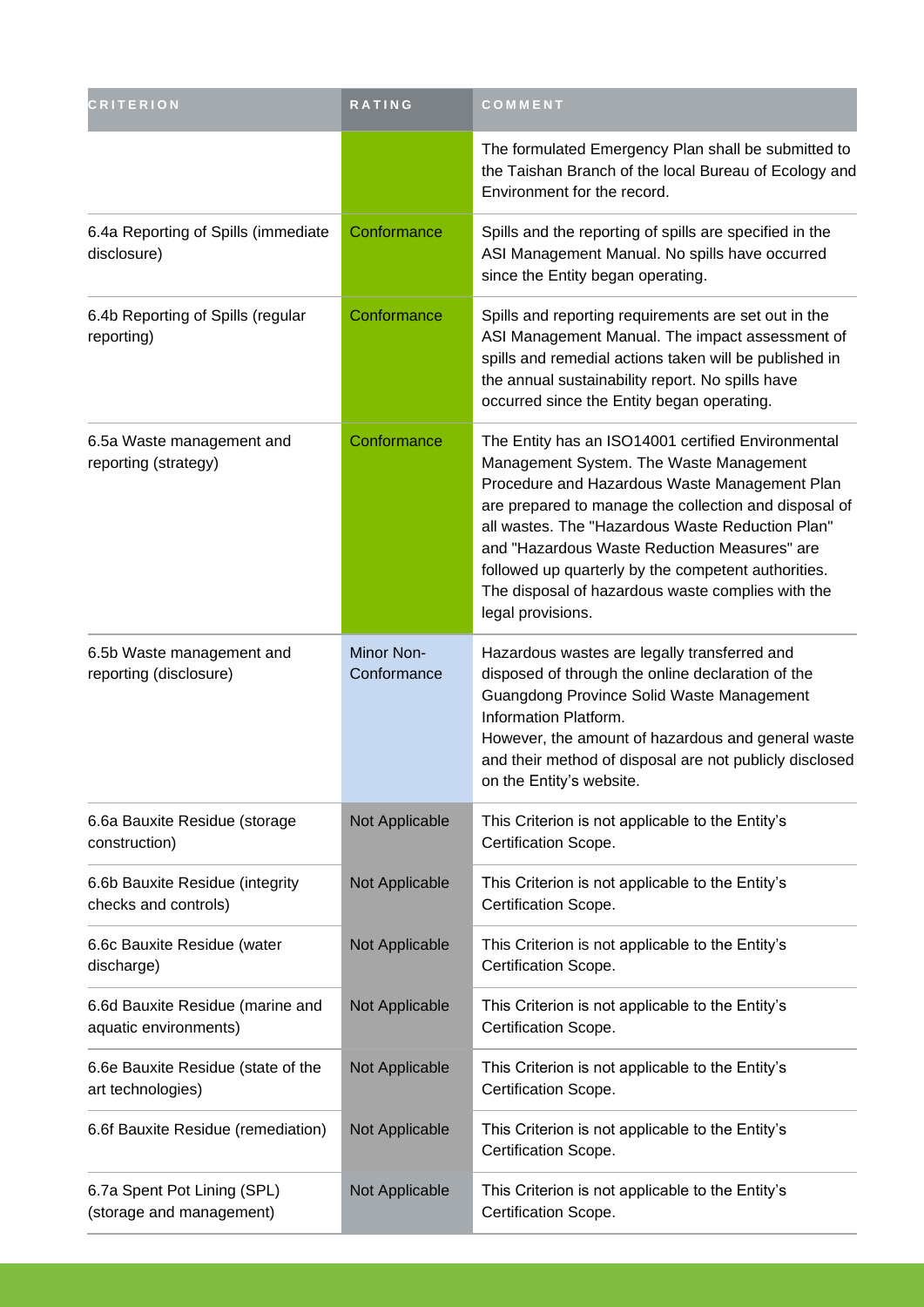| <b>CRITERION</b>                                                 | RATING                           | COMMENT                                                                                                                                                                                                                                                                                                                                                                                                                                              |
|------------------------------------------------------------------|----------------------------------|------------------------------------------------------------------------------------------------------------------------------------------------------------------------------------------------------------------------------------------------------------------------------------------------------------------------------------------------------------------------------------------------------------------------------------------------------|
| 6.7b Spent Pot Lining (SPL)<br>(recovery and recycling)          | Not Applicable                   | This Criterion is not applicable to the Entity's<br>Certification Scope.                                                                                                                                                                                                                                                                                                                                                                             |
| 6.7c Spent Pot Lining (SPL)<br>(Untreated SPL)                   | Not Applicable                   | This Criterion is not applicable to the Entity's<br>Certification Scope.                                                                                                                                                                                                                                                                                                                                                                             |
| 6.7d Spent Pot Lining (SPL)<br>(review of alternatives)          | Not Applicable                   | This Criterion is not applicable to the Entity's<br>Certification Scope.                                                                                                                                                                                                                                                                                                                                                                             |
| 6.7e Spent Pot Lining (SPL)<br>(marine and aquatic environments) | Not Applicable                   | This Criterion is not applicable to the Entity's<br>Certification Scope.                                                                                                                                                                                                                                                                                                                                                                             |
| 6.8a Dross (recovery)                                            | Conformance                      | The waste management procedure is implemented<br>and there is an adequate and effective process to<br>collect and recycle aluminum slag.                                                                                                                                                                                                                                                                                                             |
| 6.8b Dross (recycling)                                           | Conformance                      | The Entity has procedures in place to ensure all the<br>collected aluminum slag is recycled.                                                                                                                                                                                                                                                                                                                                                         |
| 6.8c Dross (review of alternatives)                              | <b>Minor Non-</b><br>Conformance | The Entity refines the active ingredients, and the<br>remaining residue is recycled by other entities and<br>transferred to other products, such as building<br>materials.<br>However, due diligence on waste recycling suppliers,<br>conducted annually, did not address whether the<br>aluminium slag was landfilled.                                                                                                                              |
| PRINCIPLE 7 WATER STEWARDSHIP                                    |                                  |                                                                                                                                                                                                                                                                                                                                                                                                                                                      |
| 7.1a Water assessment (mapping)                                  | Conformance                      | The Entity undertakes water related risk analysis,<br>including water balance, to determine and map the<br>source and type of water it draws and uses. The Entity<br>has a water balance statistical data table for 2020,<br>water resources management goals and plans, and a<br>water balance chart.                                                                                                                                               |
| 7.1b Water assessment (risk)<br>assessment)                      | Conformance                      | The Entity carried out a water risk assessment. The<br>water risk assessment considers the Entity's business<br>and internal and external risks within its sphere of<br>influence. For the local water environment, the level of<br>water related risk is relatively low.                                                                                                                                                                            |
| 7.2a Water management<br>(management plans)                      | Conformance                      | The Water Resources Goal and Management Plan for<br>2020-2021 establishes the annual goal of continuous<br>reduction of water consumption including the water<br>consumption per ton of product to gradually decrease<br>at the rate of 1% per year. It is expected that the water<br>consumption per ton of product will be reduced to 3<br>m3 / tonne by 2021. No significant water-related risks<br>were found in the Entity's area of influence. |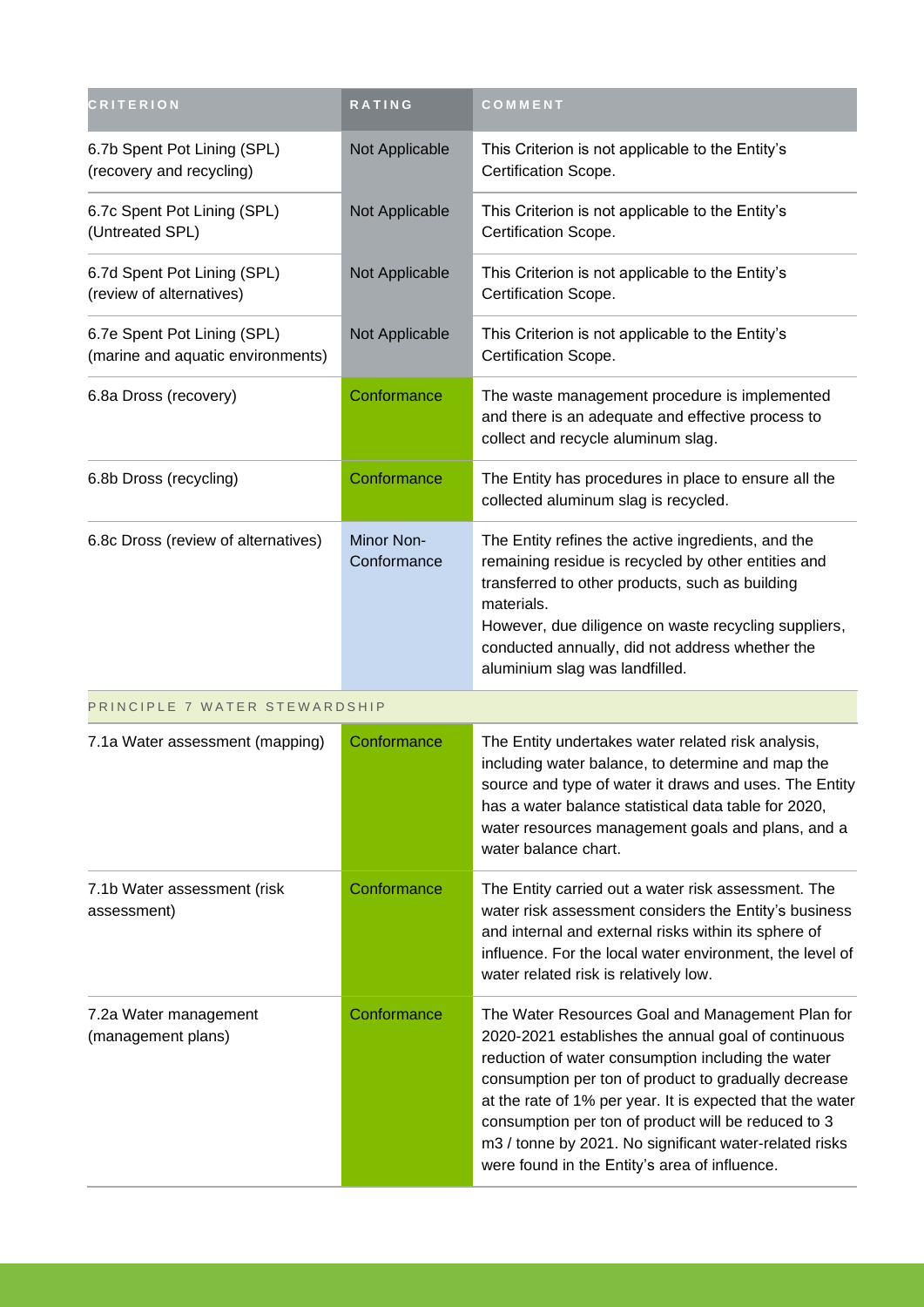| <b>CRITERION</b>                                                                          | <b>RATING</b>             | COMMENT                                                                                                                                                                                                                                                                                                                                                                                                                                                                                               |
|-------------------------------------------------------------------------------------------|---------------------------|-------------------------------------------------------------------------------------------------------------------------------------------------------------------------------------------------------------------------------------------------------------------------------------------------------------------------------------------------------------------------------------------------------------------------------------------------------------------------------------------------------|
| 7.2b Water management<br>(monitoring)                                                     | Conformance               | The Entity sets annual goals to continuously reduce<br>water consumption and develops a program to<br>achieve the goals. Monthly economic analysis<br>meetings occur to monitor implementation of the plan.                                                                                                                                                                                                                                                                                           |
| 7.3 Disclosure of water usage and<br>risks                                                | Minor Non-<br>Conformance | The Entity's production water is treated by the<br>wastewater treatment station, with part of it recycled<br>and part discharged after reaching the standard. It is<br>monitored by the local environmental protection<br>department through the network, and there is no<br>pollution risk. However, due to content adjustments on<br>the Entity's website, water use and risks have not<br>been published on the website.                                                                           |
| PRINCIPLE 8 BIODIVERSITY                                                                  |                           |                                                                                                                                                                                                                                                                                                                                                                                                                                                                                                       |
| 8.1 Biodiversity assessment                                                               | Conformance               | In combination with the analysis of the ecological<br>impact factors in the Environmental Impact<br>Retrospective Assessment Report conducted by a<br>qualified third party, the Entity issued the Biodiversity<br>Assessment Report 2020. The report states the Entity<br>is not located in or near any protected area and there<br>is no significant risk or impact on biodiversity.                                                                                                                |
| 8.2a Biodiversity management<br>(biodiversity action plans)                               | Conformance               | The Biodiversity Assessment Report, including the<br>Biodiversity Improvement Plan, is approved by the<br>General Manager. The operation of the Entity has no<br>significant risk or impact on biodiversity.                                                                                                                                                                                                                                                                                          |
| 8.2b Biodiversity management<br>(consultation and mitigation<br>hierarchy)                | Conformance               | The Entity has prepared a Biodiversity Assessment<br>Report, including the Biodiversity Improvement Plan.<br>The Entity cooperates with the government's actions<br>and initiatives such as Blue Sky Action and Clear<br>Water Plan, to ensure the continuous improvement of<br>the ecological environment. There is no wildlife or<br>nature reserve under national or provincial key<br>protection areas near the factory, and there is no<br>aquaculture farm in the river near the sewage outlet. |
| 8.2c Biodiversity management<br>(reporting)                                               | Conformance               | The operation of the Entity has no significant risk or<br>impact on biodiversity. The Biodiversity Assessment<br>Report is available on website:<br>https://www.kamkiu.com/news/detail/422/                                                                                                                                                                                                                                                                                                           |
| 8.3 Alien Species                                                                         | Conformance               | Biodiversity risks were assessed and the Entity had no<br>significant biodiversity impacts, including alien<br>species.                                                                                                                                                                                                                                                                                                                                                                               |
| 8.4a Commitment to "No Go" in<br>World Heritage properties<br>(exploration and new mines) | Not Applicable            | This Criterion is not applicable to the Entity's<br>Certification Scope.                                                                                                                                                                                                                                                                                                                                                                                                                              |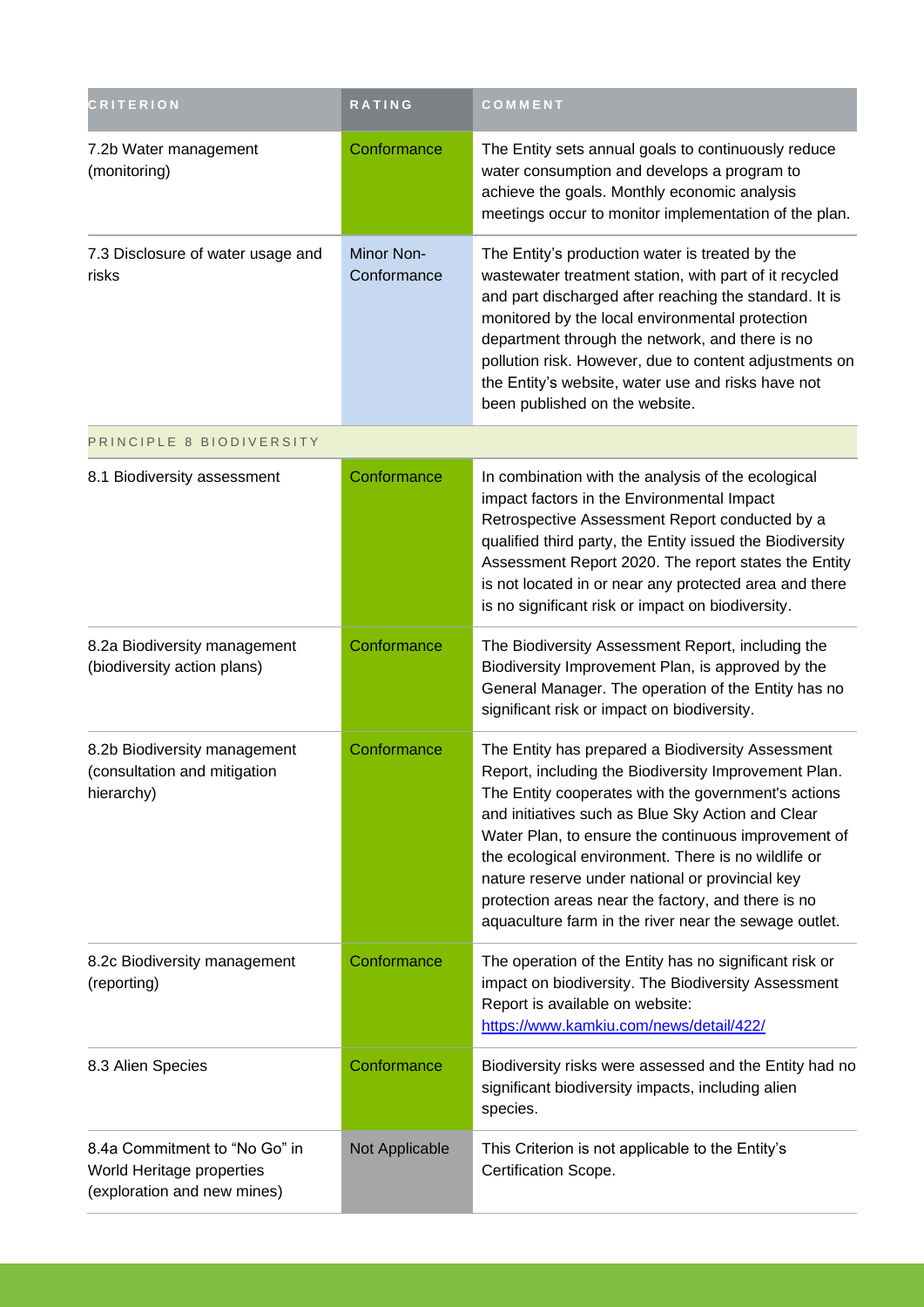| <b>CRITERION</b>                                                               | RATING         | COMMENT                                                                                                                                                                                                                                                                                                                                                                                                                                                                                                                                                        |
|--------------------------------------------------------------------------------|----------------|----------------------------------------------------------------------------------------------------------------------------------------------------------------------------------------------------------------------------------------------------------------------------------------------------------------------------------------------------------------------------------------------------------------------------------------------------------------------------------------------------------------------------------------------------------------|
| 8.4b Commitment to "No Go" in<br>World Heritage properties (existing<br>mines) | Not Applicable | This Criterion is not applicable to the Entity's<br>Certification Scope.                                                                                                                                                                                                                                                                                                                                                                                                                                                                                       |
| 8.5a Mine rehabilitation (best<br>available techniques)                        | Not Applicable | This Criterion is not applicable to the Entity's<br>Certification Scope.                                                                                                                                                                                                                                                                                                                                                                                                                                                                                       |
| 8.5b Mine rehabilitation (financial<br>provisions)                             | Not Applicable | This Criterion is not applicable to the Entity's<br>Certification Scope.                                                                                                                                                                                                                                                                                                                                                                                                                                                                                       |
| PRINCIPLE 9 HUMAN RIGHTS                                                       |                |                                                                                                                                                                                                                                                                                                                                                                                                                                                                                                                                                                |
| 9.1a Human Rights Due Diligence<br>(policy)                                    | Conformance    | The Entity is committed to respecting human rights by<br>complying with the UN Guiding Principles on Business<br>and Human Rights, to respect the civil rights of<br>employees and eliminate discrimination. The Human<br>Rights Policy is communicated to all employees.                                                                                                                                                                                                                                                                                      |
| 9.1b Human Rights Due Diligence<br>(process)                                   | Conformance    | The Labour Rights Risk Identification and Risk<br>Assessment Procedure has been established and<br>implemented. The Human Rights Commitment<br>Questionnaire and the ASI Supplier Performance<br>Questionnaire were provided to identify and assess<br>human rights risks.                                                                                                                                                                                                                                                                                     |
| 9.1c Human Rights Due Diligence<br>(remediation)                               | Conformance    | The Entity undertakes to observe and respect human<br>rights and to avoid situations that adversely affect<br>human rights. Should this occur, the Entity will remedy<br>the situation through the legal process. The Entity<br>formed a trade union to defend Workers' rights and<br>interests.                                                                                                                                                                                                                                                               |
| 9.2 Women's Rights                                                             | Conformance    | The Entity has compiled the Measures for the<br>Protection of Female Employees and the Management<br>and Control of the Prevention and Treatment of<br>Occupational Diseases to respect women's legitimate<br>rights and interests. The Entity defines women's legal<br>rights and implements controls to ensure that those<br>rights are met, including the Empowerment of<br>Women's Empowerment Principles (the UN Global<br>Compact/Women) and the UN Convention on the<br>Elimination of All Forms of Discrimination Against<br>Women (CEDAW) compliance. |
| 9.3 Indigenous Peoples                                                         | Conformance    | The Entity has established and implements<br>Indigenous protection procedures to respect the rights<br>and interests of Indigenous Peoples. There are<br>currently no Indigenous Peoples in the vicinity of the<br>Entity.                                                                                                                                                                                                                                                                                                                                     |
| 9.4 Free, Prior, and Informed<br>Consent (FPIC)                                | Conformance    | There are no Indigenous Peoples in the areas where<br>the Entity operates.                                                                                                                                                                                                                                                                                                                                                                                                                                                                                     |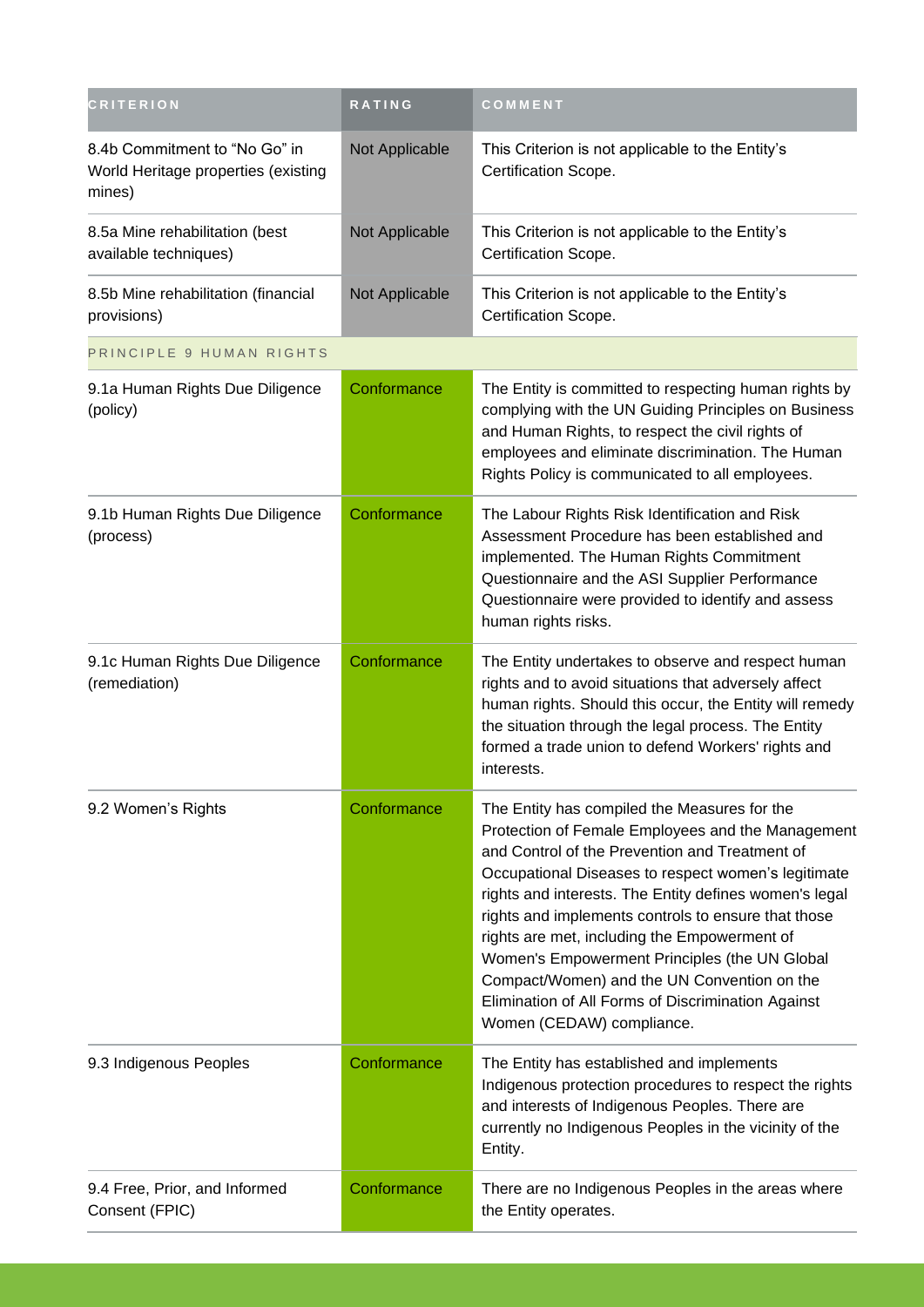| <b>CRITERION</b>                                 | <b>RATING</b> | COMMENT                                                                                                                                                                                                                                                                                                                                                                                                 |
|--------------------------------------------------|---------------|---------------------------------------------------------------------------------------------------------------------------------------------------------------------------------------------------------------------------------------------------------------------------------------------------------------------------------------------------------------------------------------------------------|
| 9.5 Cultural and sacred heritage                 | Conformance   | The Entity has established and implements the<br>Procedures for the Treatment of Cultural Sites and<br>Religious Sacred Land, and provided the Survey<br>Record Form of Aboriginal Peoples and Relics Sacred<br>Land. There are no cultural sites or religious sites in<br>the surrounding areas, and the Entity's operation will<br>not affect them.                                                   |
| 9.6a Resettlements (avoid or<br>minimise)        | Conformance   | A resettlement procedure has been established and<br>the Entity has no projects for resettlement.                                                                                                                                                                                                                                                                                                       |
| 9.6b Resettlements (where<br>unavoidable)        | Conformance   | Resettlement procedures have been established and<br>there are no projects in the Entity's history that have<br>resulted in resettlement.                                                                                                                                                                                                                                                               |
| 9.7a Local Communities (rights and<br>interests) | Conformance   | The Entity has established and implements an<br>influence process for relevant parties to respect the<br>legal and traditional rights of local communities in<br>respect of their land, livelihoods and use of natural<br>resources, while exploring opportunities to respect and<br>support community livelihoods with the Dajiang Town<br>Shiqiao Industrial Area.                                    |
| 9.7b Local Communities (impacts)                 | Conformance   | There is no conflict of land use, custom or other<br>aspects between the Entity and the surrounding<br>villages. Control measures were developed and<br>implemented to address identified impacts on local<br>communities. No complaints were received from the<br>local community.                                                                                                                     |
| 9.7c Local Communities<br>(livelihoods)          | Conformance   | The Entity has close ties with the local community.<br>Nearly 50 per cent of its staff are local. The Entity has<br>developed programs to support the surrounding<br>community and has made donations to the local<br>community.                                                                                                                                                                        |
| 9.8 Conflict-Affected and High-Risk<br>Areas     | Conformance   | The ASI Management Manual states the Entity does<br>not engage in armed conflict or violate human rights.<br>The Entity undertakes annual inspection of raw<br>material suppliers, direct or indirect, from conflict-<br>affected or high-risk areas. The Entity will conduct due<br>diligence and risk assessment for any raw materials<br>coming from conflict-affected areas and high-risk<br>areas. |
| 9.9 Security practice                            | Conformance   | The Entity has developed a security code that defines<br>the management responsibilities of security personnel<br>and provides training to security personnel to ensure<br>awareness of the tasks and manner in which they<br>respect human rights. To date, no complaints or<br>complaints concerning security have been received.                                                                     |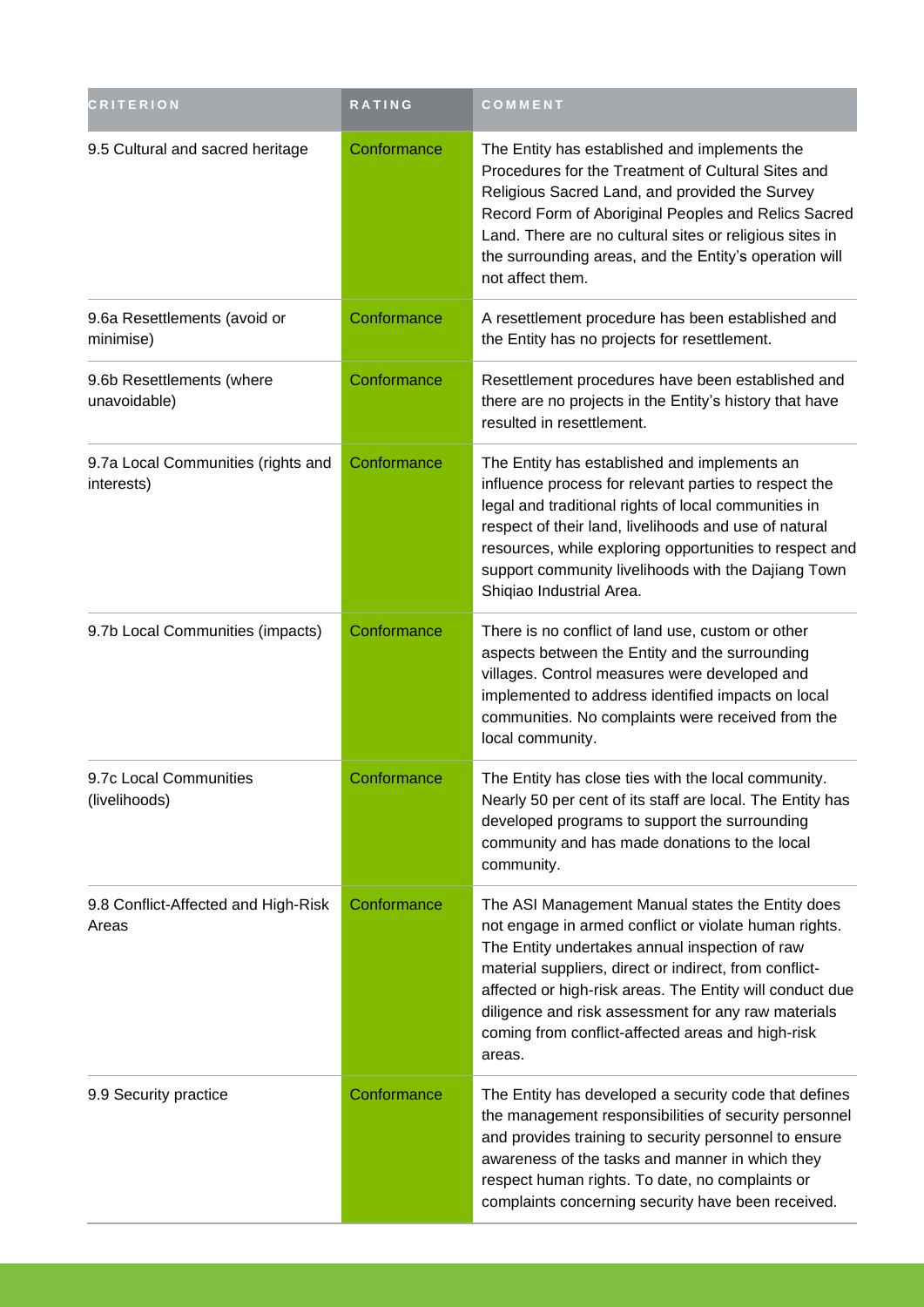| <b>CRITERION</b>                                                                                      | <b>RATING</b> | COMMENT                                                                                                                                                                                                                                                                                                                                                                                                                                                                                                                                                  |
|-------------------------------------------------------------------------------------------------------|---------------|----------------------------------------------------------------------------------------------------------------------------------------------------------------------------------------------------------------------------------------------------------------------------------------------------------------------------------------------------------------------------------------------------------------------------------------------------------------------------------------------------------------------------------------------------------|
| PRINCIPLE 10 LABOUR RIGHTS                                                                            |               |                                                                                                                                                                                                                                                                                                                                                                                                                                                                                                                                                          |
| 10.1a Freedom of Association and<br><b>Right to Collective Bargaining</b><br>(freedom of association) | Conformance   | The Entity has established and implemented a<br>management procedure on freedom of association<br>and collective bargaining, with commitment to respect<br>the rights of workers. Worker representatives<br>participate in the election of a trade union. The trade<br>union negotiates, according to the national laws and<br>regulations, on behalf of staff on labour remuneration,<br>working hours, rest and vacation, labour safety and<br>health, vocational training, insurance and welfare and<br>other matters to sign a collective contract.  |
| 10.1b Freedom of Association and<br>Right to Collective Bargaining<br>(collective bargaining)         | Conformance   | The Entity has formulated the Management Procedure<br>of Free Association and Collective Bargaining and<br>worker representatives participate in the negotiation<br>and signing of the collective contract. There is a<br>Collective Bargaining Agreement between the Entity<br>and the Union. All provisions of the collective<br>agreement comply with local legal requirements.                                                                                                                                                                       |
| 10.1c Freedom of Association and<br><b>Right to Collective Bargaining</b><br>(alternative means)      | Conformance   | The Entity has a trade union and elected workers'<br>representatives participate in collective bargaining.<br>The Entity respects the freedom of association and the<br>right to collective bargaining.                                                                                                                                                                                                                                                                                                                                                  |
| 10.2a Child Labour (minimum age)                                                                      | Conformance   | The Entity has established and implemented<br>management procedures for the elimination of child<br>labour and the protection of underage workers, and<br>prohibits the use of child labour and underage<br>workers. In the 2019 Sustainable Development Report<br>(section four, human rights performance indicators)<br>the Entity disclosed that it has no child labour or<br>underage workers, and this was also found during<br>review of staff rosters, staff documents and identity<br>cards. The youngest workers are all over the age of<br>18. |
| 10.2b Child Labour (hazardous)                                                                        | Conformance   | The Entity has established a Management Procedure<br>for Child Labour Relief and Protection of Underage<br>Workers.<br>Juvenile workers do not work in unsafe or dangerous<br>environments, and are not used for generator<br>operation, processing and other high risk activities that<br>may impact their health and safety.<br>The worst forms of child labour are banned. No<br>evidence of child labour was found during review of<br>staff rosters, staff documents and identity cards.                                                            |
| 10.2c Child Labour (worst forms)                                                                      | Conformance   | The Entity has established a Management Procedure<br>for Child Labour Relief and Protection of Underage<br>Workers which prohibits the worst forms of child                                                                                                                                                                                                                                                                                                                                                                                              |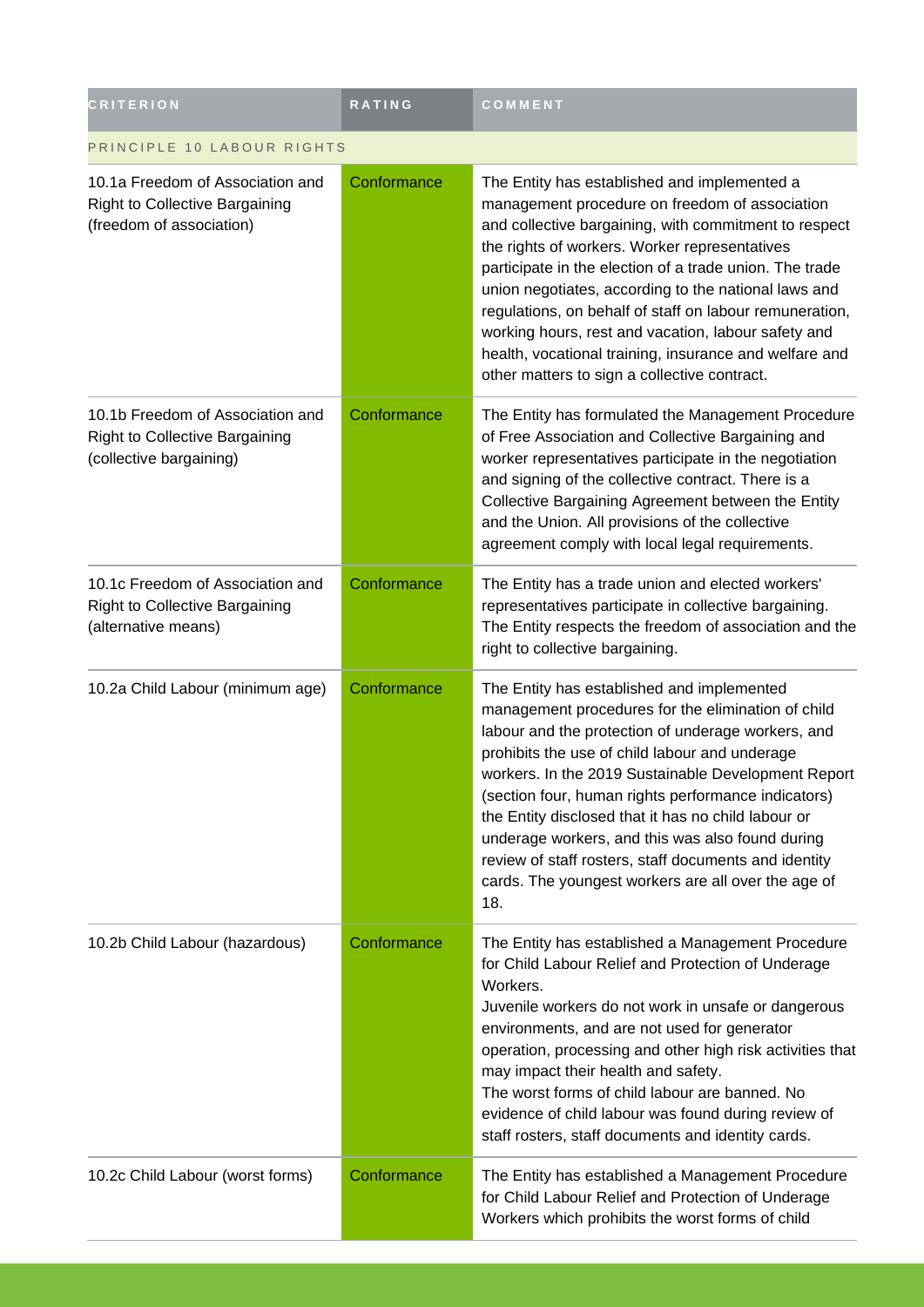| <b>CRITERION</b>                                  | RATING      | COMMENT                                                                                                                                                                                                                                                                                                                                                                                                                                                                                                       |
|---------------------------------------------------|-------------|---------------------------------------------------------------------------------------------------------------------------------------------------------------------------------------------------------------------------------------------------------------------------------------------------------------------------------------------------------------------------------------------------------------------------------------------------------------------------------------------------------------|
|                                                   |             | labour, such as debt slavery, child trafficking, forced<br>child labour, and the use of children in armed conflict.<br>No evidence of child labour was found during review<br>of staff rosters, staff documents and identity cards.                                                                                                                                                                                                                                                                           |
| 10.3a Forced Labour (human<br>trafficking)        | Conformance | The Entity has established and implements a<br>procedure forbidding forced labour. The Entity strictly<br>abides by the relevant provisions of the Labour Law<br>which does not allow forced labour. Interviewed<br>employees stated there is no forced labour.                                                                                                                                                                                                                                               |
| 10.3b Forced Labour (deposits,<br>fees, advances) | Conformance | The Entity has compiled the Management Procedure<br>for Prohibiting Forced Labour. The Entity does not use<br>forced labour and does not require any form of<br>deposit, fee or advance. Interviewed employees stated<br>there is no forced labour.<br>In its Sustainability Report 2019, the Entity disclosed<br>there were no cases of forced labour and that it strictly<br>complies with the relevant provisions of the Labour<br>Law.                                                                    |
| 10.3c Forced Labour (migrant<br>workers)          | Conformance | The Entity has established a management procedure<br>that prohibits forced labour.<br>In its Sustainability Report 2019, the Entity disclosed<br>strict compliance with labour laws, which do not allow<br>any form of collection or withholding of savings and<br>personal belongings from workers. Employees<br>interviewed stated that the Entity does not take<br>deposits and does not withhold personal property or<br>items.                                                                           |
| 10.3d Forced Labour (debt<br>bondage)             | Conformance | Article 10.3 of the ASI Management Manual stipulates<br>the relevant requirements of forced labour, and a<br>management procedure prohibiting forced labour has<br>been prepared.<br>In its Sustainability Report 2019, the Entity disclosed<br>there were no cases of forced labour and that it strictly<br>complies with the relevant provisions of the Labour<br>Law. The interviewed employees stated that the Entity<br>had no debt relationship with the employees.                                     |
| 10.3e Forced Labour (freedom of<br>movement)      | Conformance | The Entity does not use forced labour and does not<br>restrict the freedom of movement of workers. The<br>Entity provides dormitories for employees who need<br>them and employees can choose whether to use the<br>dormitories or not. During work hours, employees<br>have freedom of movement in the workplace<br>according to the needs of the work. During rest time,<br>employees can make their own movements in the<br>accommodation area. Interviewed employees stated<br>there were no constraints. |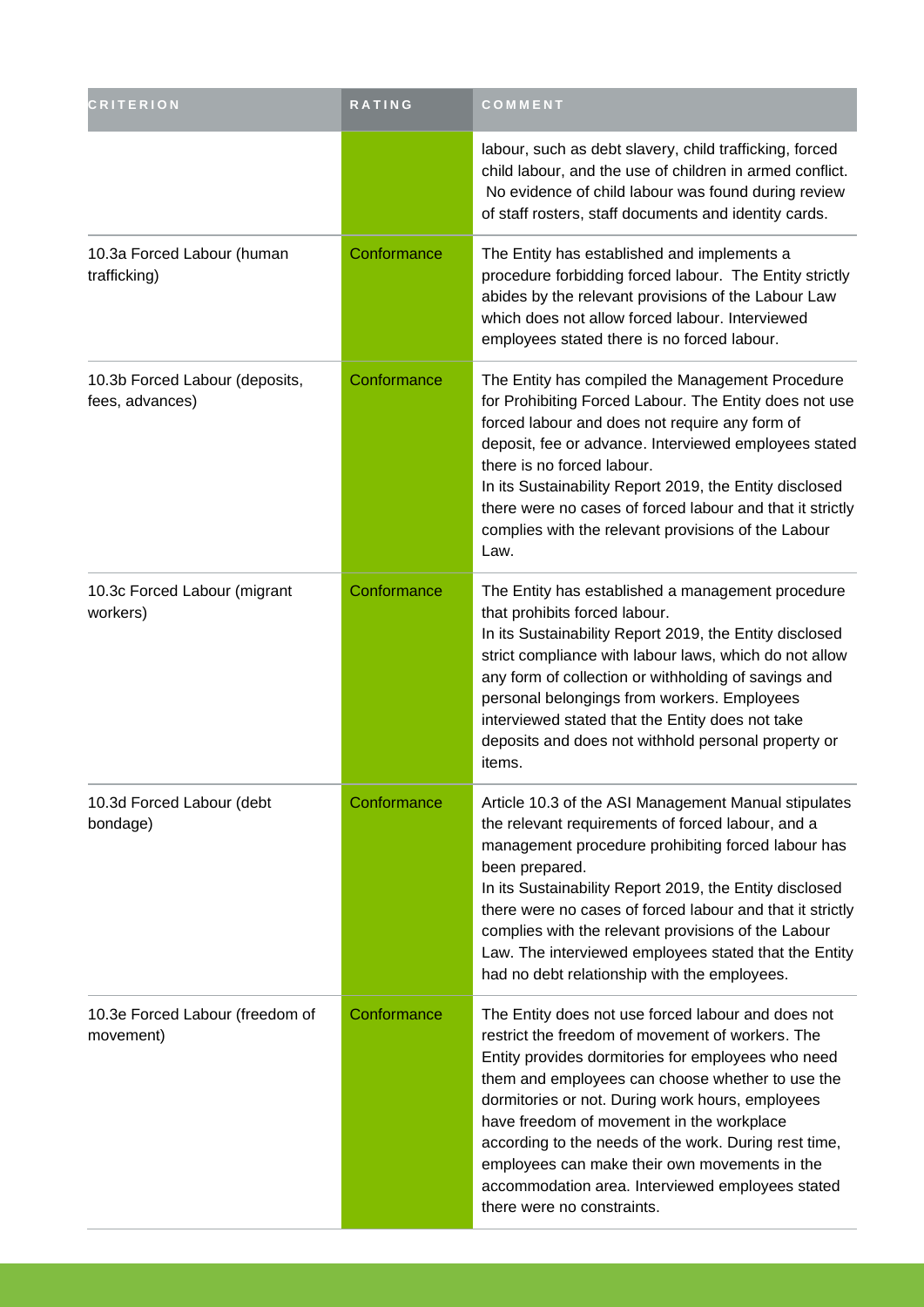| <b>CRITERION</b>                                                                | <b>RATING</b> | COMMENT                                                                                                                                                                                                                                                                                                                                                                                                                               |
|---------------------------------------------------------------------------------|---------------|---------------------------------------------------------------------------------------------------------------------------------------------------------------------------------------------------------------------------------------------------------------------------------------------------------------------------------------------------------------------------------------------------------------------------------------|
| 10.3f Forced Labour (retention of<br>identity papers, permits,<br>certificates) | Conformance   | The Entity does not use forced labour and does not<br>retain original copies of identity papers, permits or<br>certificates. Interviewed employees stated the<br>employees' papers and certificates were not detained.                                                                                                                                                                                                                |
| 10.3g Forced Labour (freedom to<br>terminate employment)                        | Conformance   | The Entity does not use forced labour. The Labour<br>Contract stipulates the time for termination of the<br>labour contract.                                                                                                                                                                                                                                                                                                          |
| 10.4 Non-Discrimination                                                         | Conformance   | The Entity establishes and implements anti-<br>discrimination management procedures. An effective<br>monitoring mechanism is established and review of<br>the human rights due diligence indicates the Entity<br>does not discriminate in employee hiring,<br>compensation, promotion, training, dismissal and<br>other matters.                                                                                                      |
| 10.5 Communication and<br>engagement                                            | Conformance   | The Entity implements procedures for consultation,<br>communication and information to encourage<br>employees to participate in the ASI management<br>system and establish direct contact with employees<br>and representatives of a work safety management<br>committee. The feedback and communication<br>mechanism of interviewees is sound and channels are<br>smooth.                                                            |
| 10.6 Disciplinary practices                                                     | Conformance   | The Entity implements a disciplinary action<br>management procedure in which no person shall<br>engage in or tolerate the use of corporal punishment,<br>mental or physical coercion, harassment and gender-<br>based violence, including sexual harassment, or<br>verbal insults. Employees can make complaints and<br>provide feedback on unfair treatment related to<br>disciplinary measures in accordance with the<br>procedure. |
| 10.7a Remuneration (living wage)                                                | Conformance   | Compensation management procedures have been<br>established, employee compensation records<br>reviewed and employees interviewed. Wages are<br>higher than the minimum standards stipulated by local<br>laws and can meet the basic needs of workers.                                                                                                                                                                                 |
| 10.7b Remuneration (method of<br>payment)                                       | Conformance   | Salary records and employee interviews show wages<br>are paid on the 10th of each month and are paid on<br>time.                                                                                                                                                                                                                                                                                                                      |
| 10.8 Working Time                                                               | Conformance   | Working hours are set out in the Entity's management<br>procedure where working hours and statutory holidays<br>shall comply with relevant laws and industry<br>standards. The statutory standard working week<br>(excluding overtime hours) shall not exceed 40 hours.                                                                                                                                                               |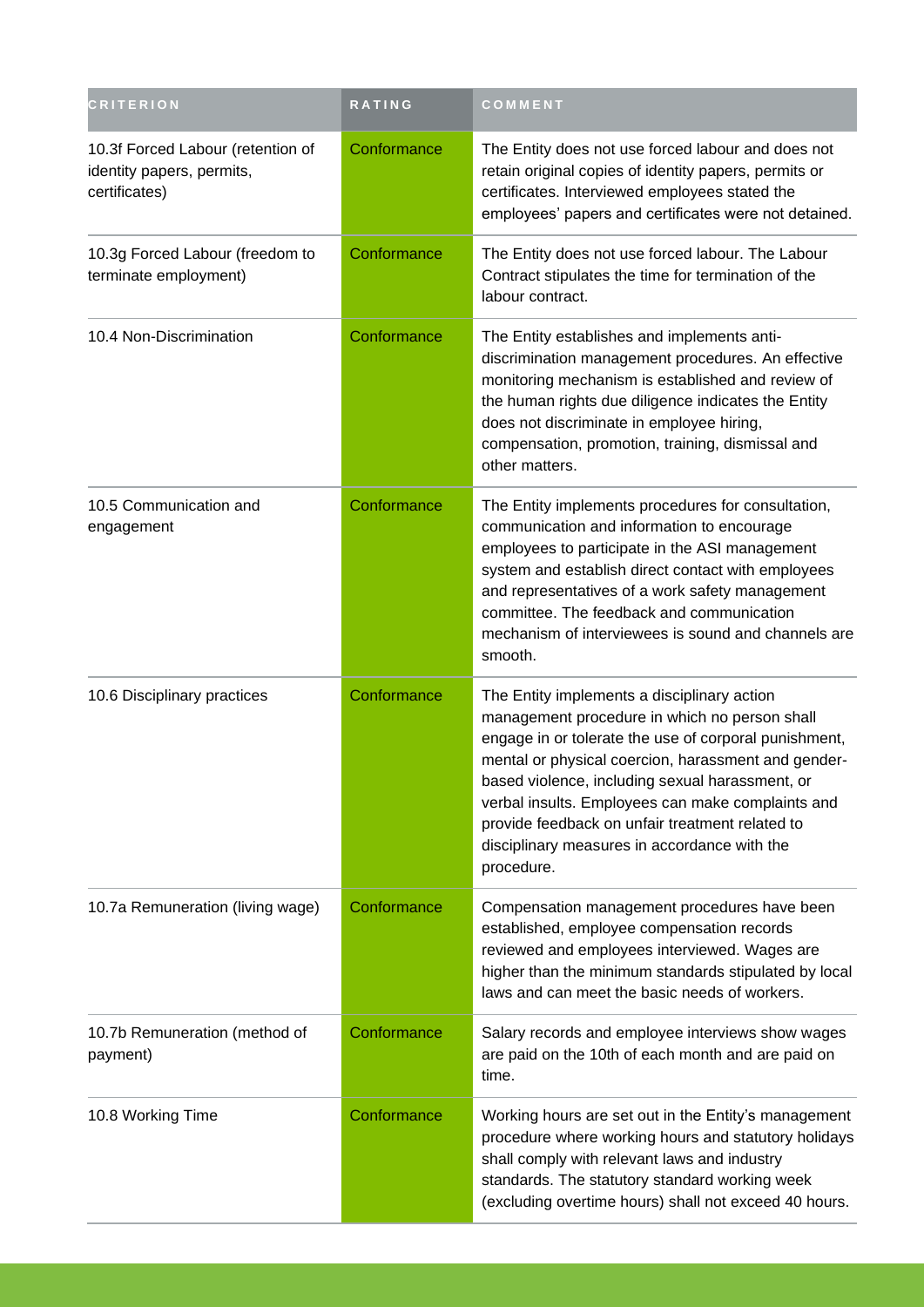| <b>CRITERION</b>                                                                        | RATING                    | COMMENT                                                                                                                                                                                                                                                                                                                                                                                                                                                                                                                                                                                                                                                                                         |
|-----------------------------------------------------------------------------------------|---------------------------|-------------------------------------------------------------------------------------------------------------------------------------------------------------------------------------------------------------------------------------------------------------------------------------------------------------------------------------------------------------------------------------------------------------------------------------------------------------------------------------------------------------------------------------------------------------------------------------------------------------------------------------------------------------------------------------------------|
|                                                                                         |                           | Overtime on Saturday and Sunday shall be entitled to<br>extra holiday or double pay.<br>Attendance records and pay slips of 25 employees,<br>over October to November 2020, shows that these<br>employees worked no more than 44 hours per week<br>(including overtime) on average and were paid more<br>than the local minimum monthly wage.                                                                                                                                                                                                                                                                                                                                                   |
| PRINCIPLE 11 OCCUPATIONAL HEALTH AND SAFETY                                             |                           |                                                                                                                                                                                                                                                                                                                                                                                                                                                                                                                                                                                                                                                                                                 |
| 11.1a Occupational Health and<br>Safety (OH&S) Policy (policy)                          | Conformance               | The Entity has established, implemented and<br>operated the occupational health and safety<br>management system, which is certified to ISO<br>45001:2018. The occupational health and safety<br>policy is approved by the General Manager and<br>posted on the internal bulletin board of the company.                                                                                                                                                                                                                                                                                                                                                                                          |
| 11.1b Occupational Health and<br>Safety (OH&S) Policy (workers and<br>visitors)         | Minor Non-<br>Conformance | The Entity has prepared management manuals and<br>procedures, which are available to employees and<br>related parties. All employees and related parties are<br>given training to understand and abide by OHS rules.<br>However, during the interviews some employees<br>were unable to communicate full understanding of<br>the policy.                                                                                                                                                                                                                                                                                                                                                        |
| 11.1c Occupational Health and<br>Safety (OH&S) Policy (applicable<br>law and standards) | Minor Non-<br>Conformance | The Entity prepares and implements procedures for<br>law and regulation control and compliance<br>evaluation, and compiles applicable laws and<br>regulations and other requirements and undertakes<br>compliance evaluations.<br>However, some newly promulgated legal standards<br>have not been collected, such as the Law on the<br>Prevention and Control of Environmental Pollution by<br>Solid Waste (effective September 2020), the<br>Regulations on the Management of Discharge<br>Permits (effective on March 2021), the updated<br>version of the National List of Hazardous Waste<br>(2021 edition) and the Fire Protection Law of the<br>People's Republic of China (April 2019). |
| 11.1d Occupational Health and<br>Safety (OH&S) Policy (right to stop<br>unsafe work)    | Conformance               | The Entity implements and operates the<br>Occupational Health and Safety Management<br>System, implements relevant laws and regulations,<br>and through training, provides the knowledge to<br>employees of the job hazard factors and their right to<br>refuse unsafe work.                                                                                                                                                                                                                                                                                                                                                                                                                    |
| 11.2 OH&S Management System                                                             | Minor Non-<br>Conformance | The Entity has established an OHS management<br>manual and control procedures and has a<br>Management System certified to ISO 45001:2018.<br>However, on-site observations in the Extrusion<br>Factory Area 5 included:                                                                                                                                                                                                                                                                                                                                                                                                                                                                         |